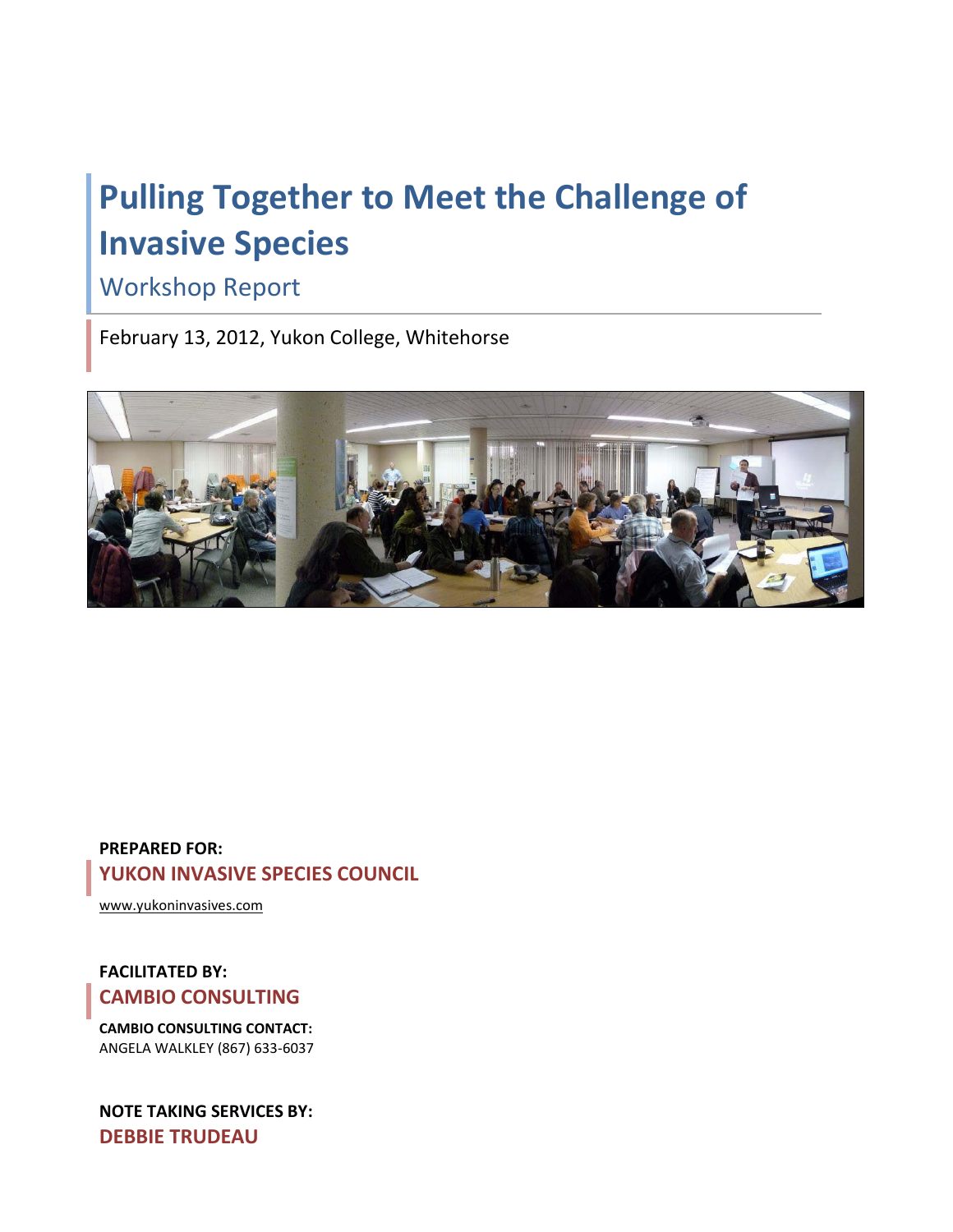### **TABLE OF CONTENTS**

| 2. |                                                                                                                                                                                                                     |  |
|----|---------------------------------------------------------------------------------------------------------------------------------------------------------------------------------------------------------------------|--|
| З. |                                                                                                                                                                                                                     |  |
| 4. |                                                                                                                                                                                                                     |  |
|    |                                                                                                                                                                                                                     |  |
|    |                                                                                                                                                                                                                     |  |
|    |                                                                                                                                                                                                                     |  |
|    |                                                                                                                                                                                                                     |  |
|    | Plant Traits In Native And Exotic Roadside Species On The North Klondike Highway: Different Or The                                                                                                                  |  |
| 7. |                                                                                                                                                                                                                     |  |
| 8. |                                                                                                                                                                                                                     |  |
|    | #3 Specific actions: training, coordination, punishment / Pro-active approach for control of entry  18<br>#5 Direction action / Collection of techniques and approaches -- Proactive tasks, i.e. retail of non felt |  |
|    |                                                                                                                                                                                                                     |  |
|    |                                                                                                                                                                                                                     |  |
|    |                                                                                                                                                                                                                     |  |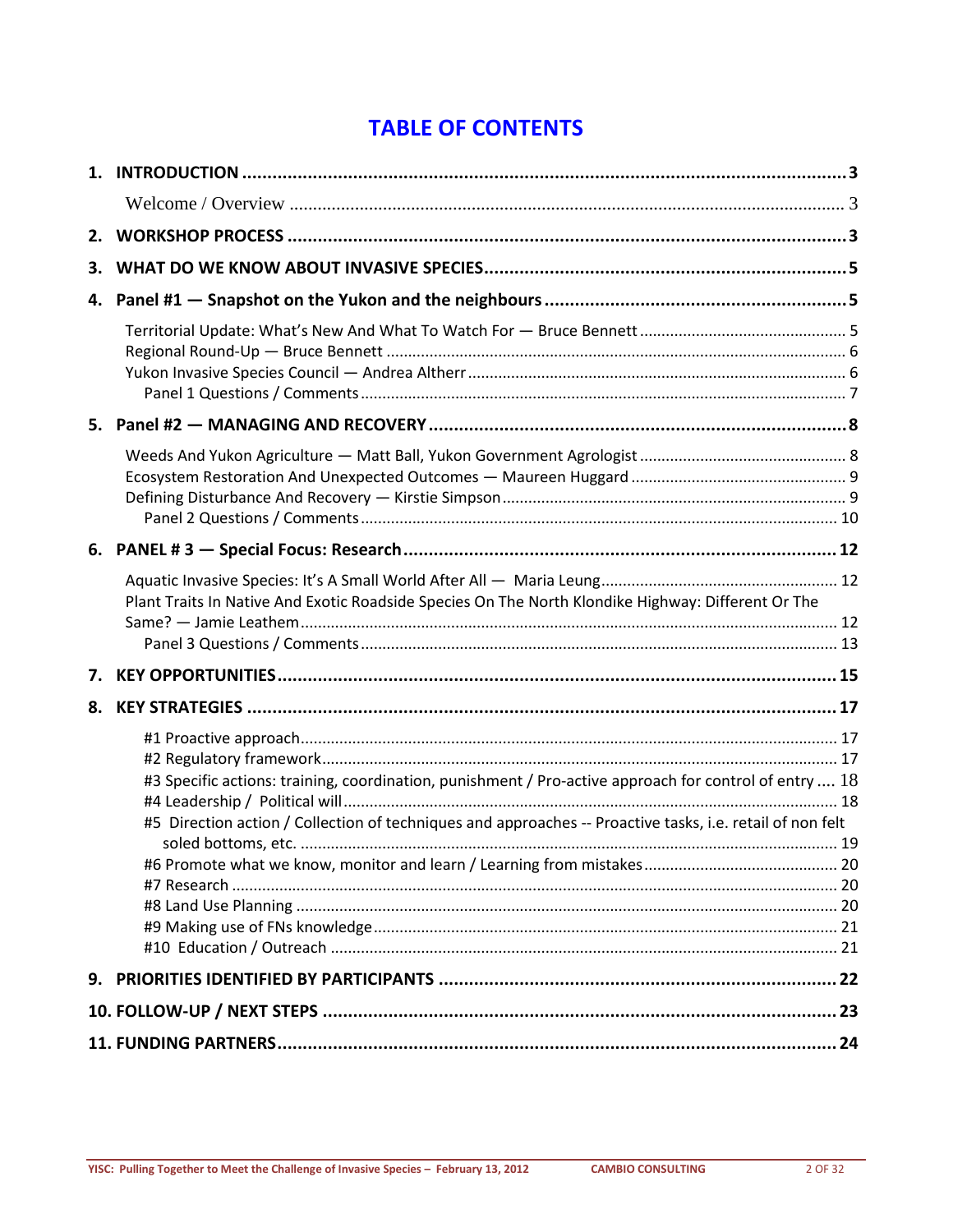### <span id="page-2-0"></span>**1. INTRODUCTION**

#### <span id="page-2-1"></span>*Welcome / Overview*

Bruce Bennett welcomed everyone to the workshop and recognized the wide range of organizations and individuals that were present. Bruce thanked the Kwanlin Dun First Nation and the Ta`an Kwach`an Council for the opportunity to have the meeting on their traditional territory.

Bruce explained the workshop was meant to be interactive with an overarching goal of collaboration and cooperation amongst the multi-jurisdictions to manage the spread of invasive species.

The goals of the workshop were to:

- Share knowledge and information about invasive species in the Yukon;
- Extend the network and collaboration related to invasive species by communicating and collaborating between all level of governments, researchers, professionals and the public; and
- Identify solutions to address the challenges and barriers around dealing with invasive species.

The Yukon Invasive Species Council (YISC) is a registered non-profit society formed to prevent the introduction and manage the spread of invasive species in the Yukon. A successful workshop was held in 2008 and this workshop managed to bring an even broader and larger group of participants together.

#### <span id="page-2-2"></span>**2. WORKSHOP PROCESS**

There were 73 registered participants with representation from municipal, territorial, federal, and First Nation governments, non-profit organizations, farming, business, and private citizens. An additional number of participants who did not register also attended. (See Appendix 1 – [Registration\)](#page-24-0)

The workshop included a mix of presentations, large group discussions and small group collaboration. This provided the opportunity for people with technical expertise to share their information, allowed participants time to discuss this new information and explore opportunities for management strategies given their own area of expertise.

The three panels and the presentations that were given as part of the three panels were as follows:

| Territorial Update: What's New and What to Watch For | <b>Bruce Bennett</b> |
|------------------------------------------------------|----------------------|
| Regional round up                                    | <b>Bruce Bennett</b> |
| <b>Yukon Invasive Species Council</b>                | Andrea Altherr       |

**Snap Shot on the Yukon and Our Neighbours**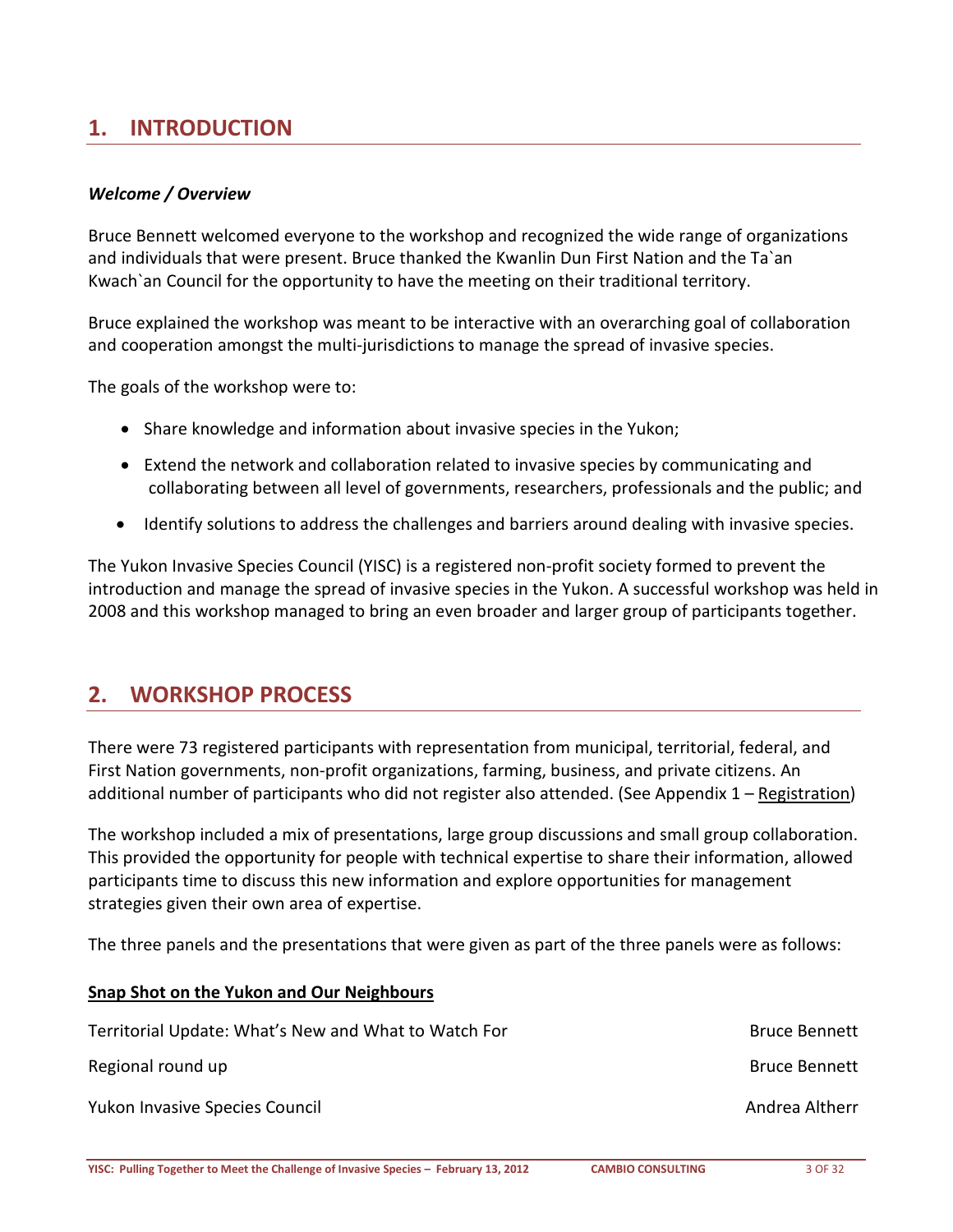#### **Managing and Recovery**

| Weeds and Yukon Agriculture                                                                                                     | Matt Ball       |
|---------------------------------------------------------------------------------------------------------------------------------|-----------------|
| Restoration Project at the abandoned Range Road Dumpsite and an<br><b>Unexpected Outcome</b>                                    | Maureen Huggard |
| Defining Disturbance and Recovery – the influence of landscape specific ecological<br>responses to linear disturbances in Yukon | Kirstie Simpson |
| <b>Special Focus: Research</b>                                                                                                  |                 |
| Aquatic Invasive Species: It's a small world after all                                                                          | Maria Leung     |
| Plant Traits in Native and Exotic Roadside Species<br>on the North Klondike Highway: Different or the Same?                     | Jamie Leathem   |

Biographies and presentation descriptions are included at the end of this workshop report. (See Appendix 2—**Biographies and Appendix 3-Abstracts**) The power point presentations are available on the council's website: www.yukoninvasives.com

Questions were taken from the participants at the end of each panel presentation and then workshop participants worked with the other members at their table to identify one key issue that stood out for them from the presentation and one key opportunity. These key issues and opportunities were then processed further through small groups to develop key strategies for participants and the YISC to take forward.

Refreshment breaks and a lunch were provided by Access Consulting Group, Yukon Research Centre and the Agriculture Branch to provide additional networking time for the participants.

#### **Ground Rules**

Facilitator, Angela Walkley, reviewed the proposed Agenda for the day and the ground rules that were set for the workshop. (See Appendix 4 – <u>Workshop Agenda</u>)

- Cell phones off
- Respectful communication
- Save questions until the end of the presentation
- Raise your hand to speak
- Forgive the spelling mistakes
- No interrupting
- Be open to new possibilities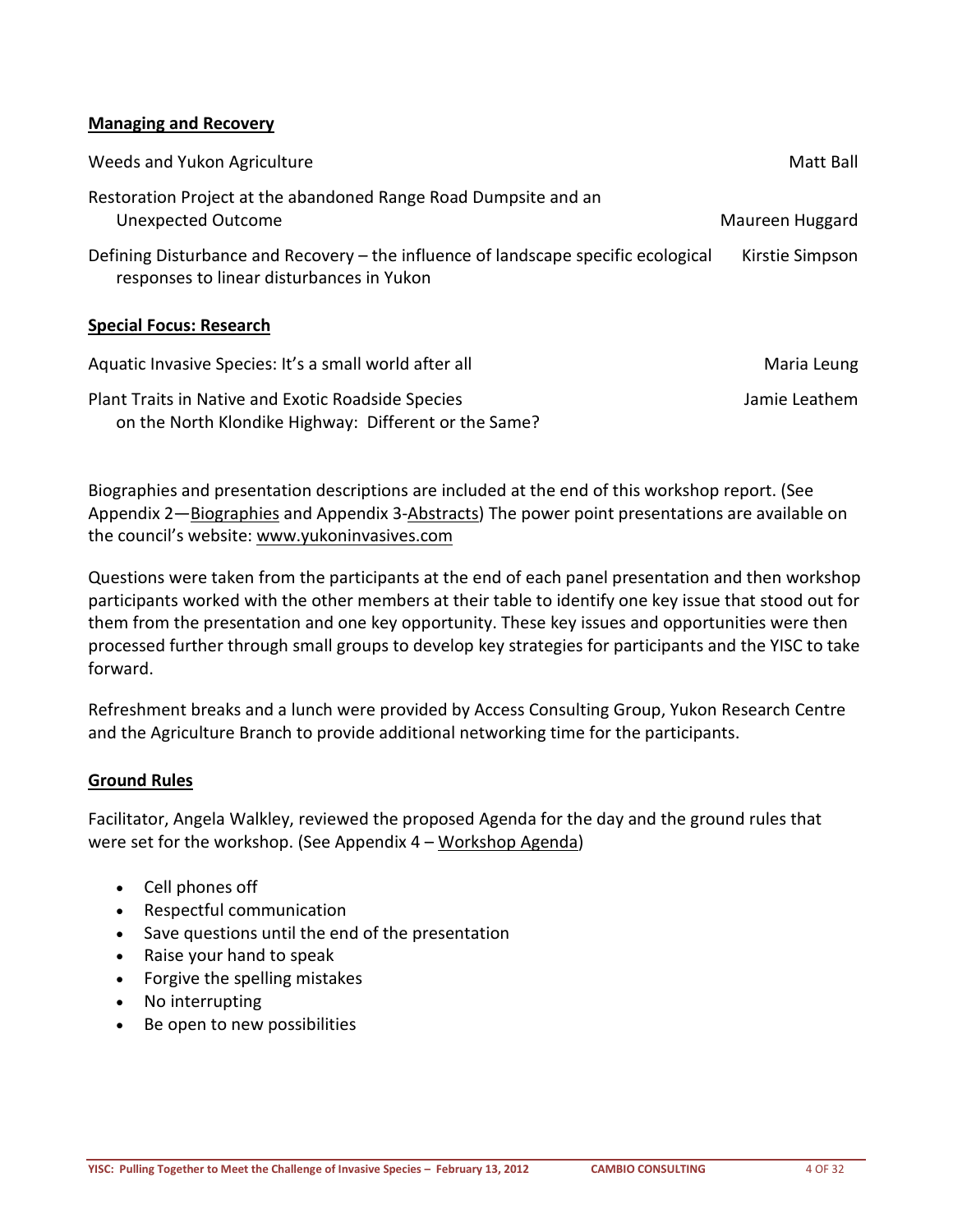### <span id="page-4-0"></span>**3. WHAT DO WE KNOW ABOUT INVASIVE SPECIES**

The workshop began with an interactive exercise to have participants introduce themselves to each other in small groups and get a sense of the knowledge in the room. Each participant was asked to share what he or she knew about invasive species.

The following is a list of comments that came from the large group when asked what stood out from the discussions they just had.

- What is an invasive species?
- What is the definition and where do you draw the line on what is an invasive species?
- There are some native and exotic species that behave the same are the native species a problem? Is there a functional role for them?
- Who is responsible for dealing with invasive species?
- We define an invasive species as a non-native plant that has the potential to harm the environment or economy.
- Some non-native species are vectors for diseases; are the diseases also considered invasive?
- How are the invasive species connected to climate change? For example, the Pine Beetle moving north.
- Getting beyond plants.
- Earth worms; they change soil characteristics, encourage new plants, etc.
- There are also new plant species coming from placer mining; ancient plants are re-establishing themselves through disturbances caused by placer mining.
- The greatest danger and biggest invasive species are humans.
- We touched on uncertainty on how this will play out. We talked of introductions (of invasive species) in other parts of the world, i.e. animals. And we don't know everything or how things will react in the face of changing climate.
- <span id="page-4-1"></span>• There is an issue of scale; to the region, country, and hemisphere. We need to define the scale.

### **4. PANEL #1 — SNAPSHOT ON THE YUKON AND THE NEIGHBOURS**

# **All the presentations can be downloaded on the council's website**

#### **[www.yukoninvasives.com/workshop.html](http://www.yukoninvasives.com/workshop.html)**

#### <span id="page-4-2"></span>*TERRITORIAL UPDATE: WHAT'S NEW AND WHAT TO WATCH FOR — Bruce Bennett*

The number of invasive alien species continues to increase. What species should we be looking for and what steps are being taken, how to help, and where to get more information. The talk outlined recent discoveries, how Yukoners are working together to slow the spread, and what is just over the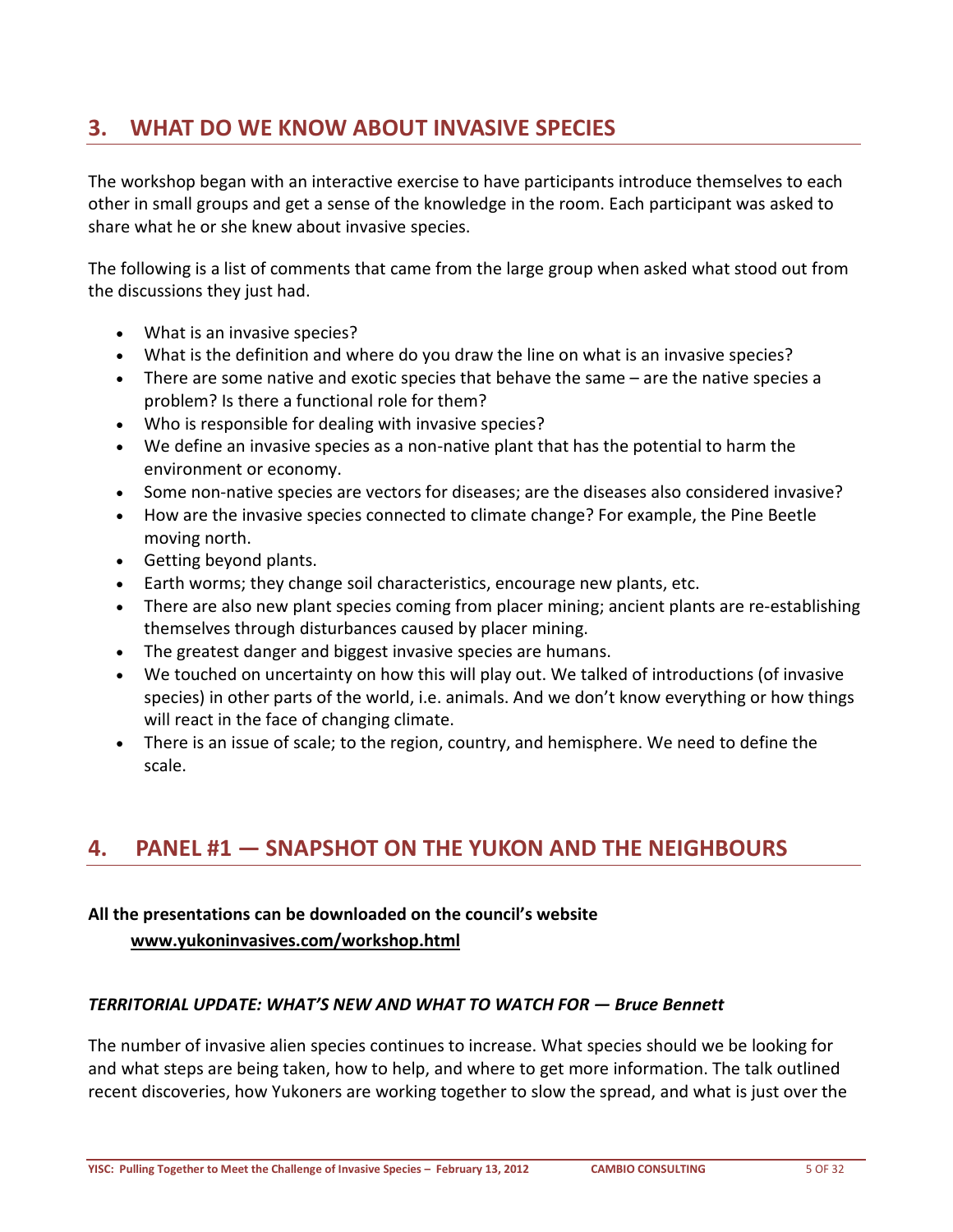border. Where to find Yukon specific resources and advice including a demonstration of how Yukon is working with the Alaska Exotic Plants Information Clearinghouse to help map the spread of Yukon invasive plants.

#### <span id="page-5-0"></span>*REGIONAL ROUND-UP — Bruce Bennett*

Bruce Bennett reviewed what's new in Alaska, BC and NWT.

#### <span id="page-5-1"></span>*YUKON INVASIVE SPECIES COUNCIL — Andrea Altherr*

The Yukon Invasive Species Council (YISC) is a registered non-profit society formed in 2010 with a mission to prevent the introduction and manage the spread of invasive species in the Yukon. The work of the YISC began as early as 2004.

- Stable funding
- Awareness building for industries and the public
- Coordination and collaboration in the Yukon and across the jurisdictional borders
- Research, surveying, and monitoring
- Recommendations and guidelines

YISC has a broad membership with representatives from municipal, territorial, federal, and First Nation governments, non-profit organizations, farming, industry, and private citizens. The Council keeps membership open and facilitates discussion between different groups and governments in the Yukon and outside.

To learn more about the Yukon Invasive Species Council (YISC) or to get involved contact us at [info@yukoninvasives.com](mailto:info@yukoninvasives.com)

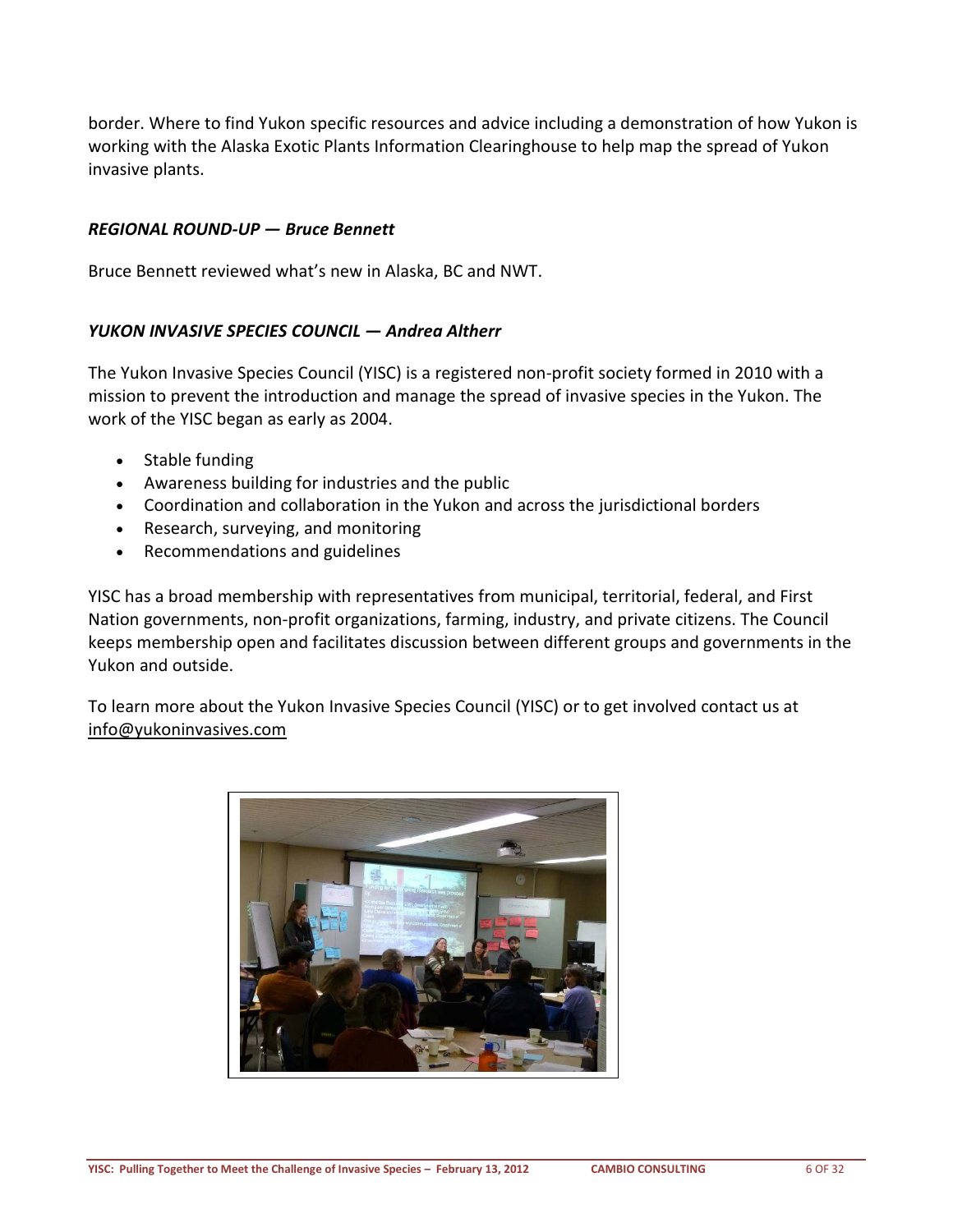#### <span id="page-6-0"></span>**PANEL 1 QUESTIONS / COMMENTS**

• Do we know if there are any animal invasive species?

Bruce Bennett responded that House Mice may be considered by some to be invasive and some fishes, i.e. Rainbow Trout in the Yukon River is potentially an invasive species. Arctic Char as well have few native populations. There is nothing deemed invasive (for animals) at the moment; with the idea of invasive having economic or ecological harm. The most concern currently is about insects. i.e. Green Alder Sawfly and Larch Sawfly.

• What about Birds (being an invasive species)?

Bruce Bennett replied there are introduced species including House Sparrow, Rock Dove, and European Starling. As well there are some native things that are moving northward. However none is currently considered invasive.

• What is the definition of invasive species?

Bruce Bennett explained the definition was outlined in the 2004 *An Invasive Alien Species Strategy for Canada*. The legal definition is a non-native species that causes environmental or economic harm that can be demonstrated or suspected (e.g. Creeping Thistle can do economic harm, but they don't want to wait until the harm is done).

*Alien species are species of plants, animals (including fish), and micro-organisms introduced by human action outside their natural past or present distribution. They are also known as exotics, or specified as being foreign or non-native. Introductions of alien species may be deliberate or accidental, and may be beneficial, as in the examples of corn, wheat, and domestic livestock, or damaging, such as leafy spurge, zebra mussels and wild boars.*

*Invasive alien species are those harmful alien species whose introduction or spread threatens the environment, the economy, or society, including human health2. Alien bacteria, viruses, and fungi, and aquatic and terrestrial plants, mammals, birds, reptiles, amphibians, fish, and invertebrates (including insects and molluscs) can all become invaders. (IASSC 2004)*

Smooth Brome in Yukon is another example: In places where it is the most important crop grown as hay; it's not a problem, but it is not meant for along roadsides (which has been done in the past) so they are not using this outside of agriculture any more. It's an important plant but is listed as an invasive species; Bruce said they need to know the context (of the plant).

• What is the definition of native?

Bruce Bennett replied that he was told by an Elder that 'you're just too hasty, you have to think in 7 generations and think longer term'. So Bruce was not sure if there was some way to say what is native or at what point something becomes native; it's a challenge. They tend to look at things that were not in North America prior to 1600 or 1700 (European origin). They also can have 'native' species that move into 'non-native habitat'. For example, a species can be in one watershed (without problems),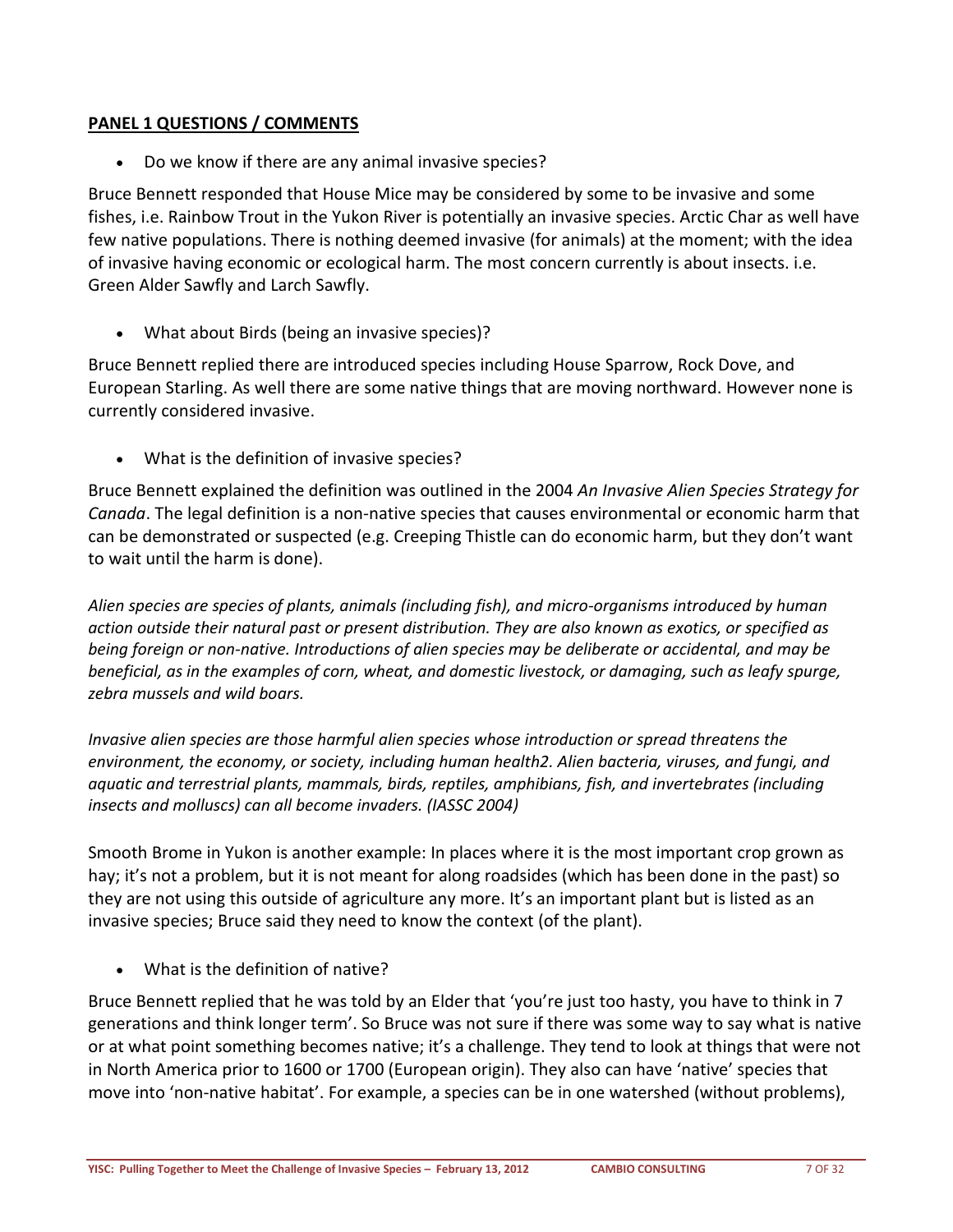but it is not meant to move to another watershed. There is usually human activity involved; e.g. the cougars follow the deer, who follow the highway, etc.

• How do bison fit in?

Bruce Bennett said that bison are a native species in Yukon; traditional knowledge has one in Teslin around 300 years ago. Bison are considered a "re-introduction".

Can we use the interactive map that is on the (Alaskan) website?

Bruce Bennett explained the interactive map was just for plants; the public can report sightings to Bruce [\(brbennett@klondiker.com\)](mailto:brbennett@klondiker.com) (or to the YISC). Bruce asked everyone to please report anything suspicious; there are people from other jurisdictions that can work (collaborate) with the [Alaska](http://aknhp.uaa.alaska.edu/maps/akepic/)  [Natural Heritage Program](http://aknhp.uaa.alaska.edu/maps/akepic/) (who has the interactive map at [http://aknhp.uaa.alaska.edu/maps/akepic/\)](http://aknhp.uaa.alaska.edu/maps/akepic/))

| <b>Key Issues:</b>                                         | <b>Key Opportunities:</b>                                 |  |  |
|------------------------------------------------------------|-----------------------------------------------------------|--|--|
| Lack of data $-$ insects $-$ animal                        | Retail of non-felt bottom options (boots)<br>$\bullet$    |  |  |
| Lack of knowledge and research, not enough                 | Along roadsides - disturbed areas (not in                 |  |  |
| data                                                       | undisturbed area)                                         |  |  |
| Sweet clover                                               | Action $-e.g.$ training, coordination,                    |  |  |
| Rate of spread<br>$\bullet$                                | punishment                                                |  |  |
| More than just plants                                      | Education - information collection                        |  |  |
| <b>Funding</b>                                             | Regulatory framework                                      |  |  |
| Government support                                         | Young jurisdiction - giving 'us' a chance to<br>$\bullet$ |  |  |
| Lack of ownership / responsibility                         | set things up                                             |  |  |
| Defining invasive species environmental /                  | Leadership $-$ (opportunity for someone to                |  |  |
| economic impact                                            | take leadership to start something)                       |  |  |
| Challenge of framing issues under 'economy'                | Political will for action - demonstrate risk<br>$\bullet$ |  |  |
| and / or ecology                                           | <b>Better communication</b><br>$\bullet$                  |  |  |
| Elimination ethics. plants versus warm things<br>$\bullet$ |                                                           |  |  |
| <b>Public awareness</b>                                    |                                                           |  |  |
|                                                            |                                                           |  |  |

### <span id="page-7-0"></span>**5. PANEL #2 — MANAGING AND RECOVERY**

#### <span id="page-7-1"></span>*WEEDS AND YUKON AGRICULTURE — Matt Ball, Yukon Government Agrologist*

Matt Ball spoke about weeds in Yukon agriculture and the differences depending on the sector and the farm history, including a discussion of the management strategies to deal with them.

• Small farms; about 150 in Yukon. Geographically separated by forest blocks, slowing the spread of weeds and making control easier. Different than i.e. Alberta agricultural industry (with farms right beside each other). The trigger for weed introduction and spread is disturbance. Market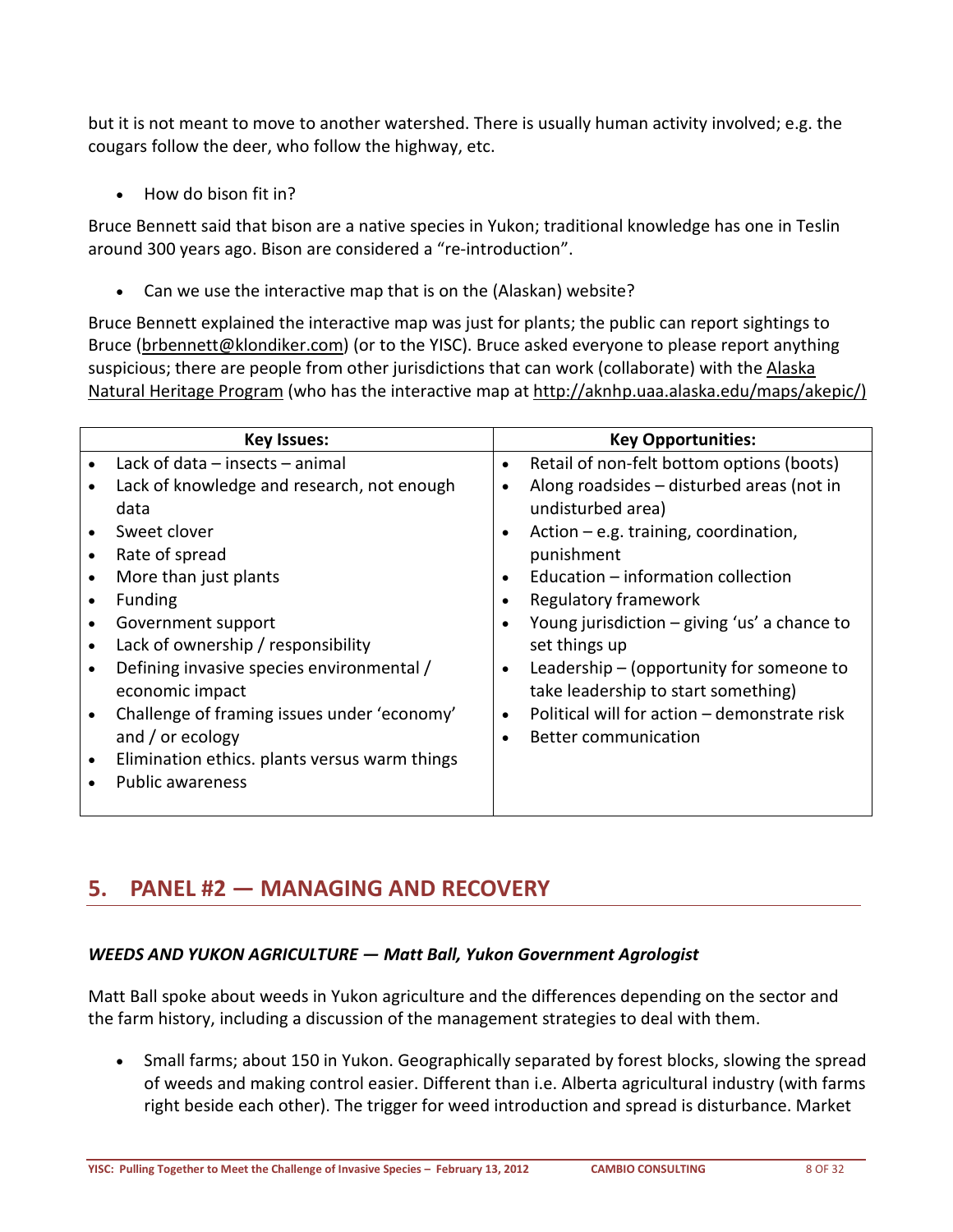garden sector or grains with annual ploughing and disturbance of the land is a trigger for weeds. Pasture lands with grazing animals can have high levels of disturbance as well.

- For livestock, Yukon has a couple of thousand horses, seasonal poultry production on many farms, cattle, elk, goats, sheep, etc.
- Where issues come from
- Early agriculture: Dawson, Gold Rush; a lot was grown in Yukon cabbage, potatoes, hay. Long history of agriculture so has different weeds than Whitehorse
- Leafy Spurge was identified in 1990s and in 2000s action was taken with hand picking on a monthly basis, this is slowly working. Spraying, tilling, etc. are all options but there was good success with hand picking where other plants provided mulch.
- Whitehorse; 75% farms are in Whitehorse, the Takhini Valley is good area to keep track of introductions and spread of weeds through movement of equipment, animals, etc. Found different ranges in this area are Wild Oats, Stinkweed, Narrow Leaf Hawksbeard, Shepherd's purse, etc.
- Weeds that cause concern on farms are different at different stages of development. E.g. early stages of development aspen and willows are considered weed concerns, along with fireweed, etc. As the farm ages you will see a change to the common weeds. Some can come in to a farm by seed, highway or equipment, etc. and reside only at that farm because of the geographic spread and forest blocks separating farms.
- In a well established 20 year old Brome stand that is only marginally maintained later in life you will find only willows and weeds. Fields were well prepared, now there is ecological 'stagnation', it's good for a farm, even if it is not so good for reclamation.
- Control option are wide ranging, through small market garden hand picking, to mechanical tillage with discs and ploughs, some use of sprays, we are in an enviable position with not a lot of spraying required and mostly limited to herbicide use (infrequently used). Ag branch nor YG keeps track of on farm herbicide application or personal (cosmetic use).
- There is a lack of tracking of weeds on farms; a bit of concern. This is because of issues of confidentiality and no regulatory framework.

#### <span id="page-8-0"></span>*ECOSYSTEM RESTORATION AND UNEXPECTED OUTCOMES — Maureen Huggard*

A requirement of the University of Victoria restoration ecology program is that students undertake a restoration project and report on the outcomes. The following is a presentation on a restoration project at the abandoned range road dump at the confluence of McIntyre Creek and Yukon River. Locally selected willow and balsam poplar trees were planted as rooted plugs in two separate trials – one enriched with City of Whitehorse compost and the other without. The purpose of this project was to measure and compare the growth response of the plugs; however, the presence of a non-native plant has resulted in an unexpected outcome.

#### <span id="page-8-1"></span>*DEFINING DISTURBANCE AND RECOVERY — Kirstie Simpson*

Across northern Canada evidence of oil and gas seismic exploration remains from the 1960's to current day. While many of these linear features are still visible, others can no longer be seen.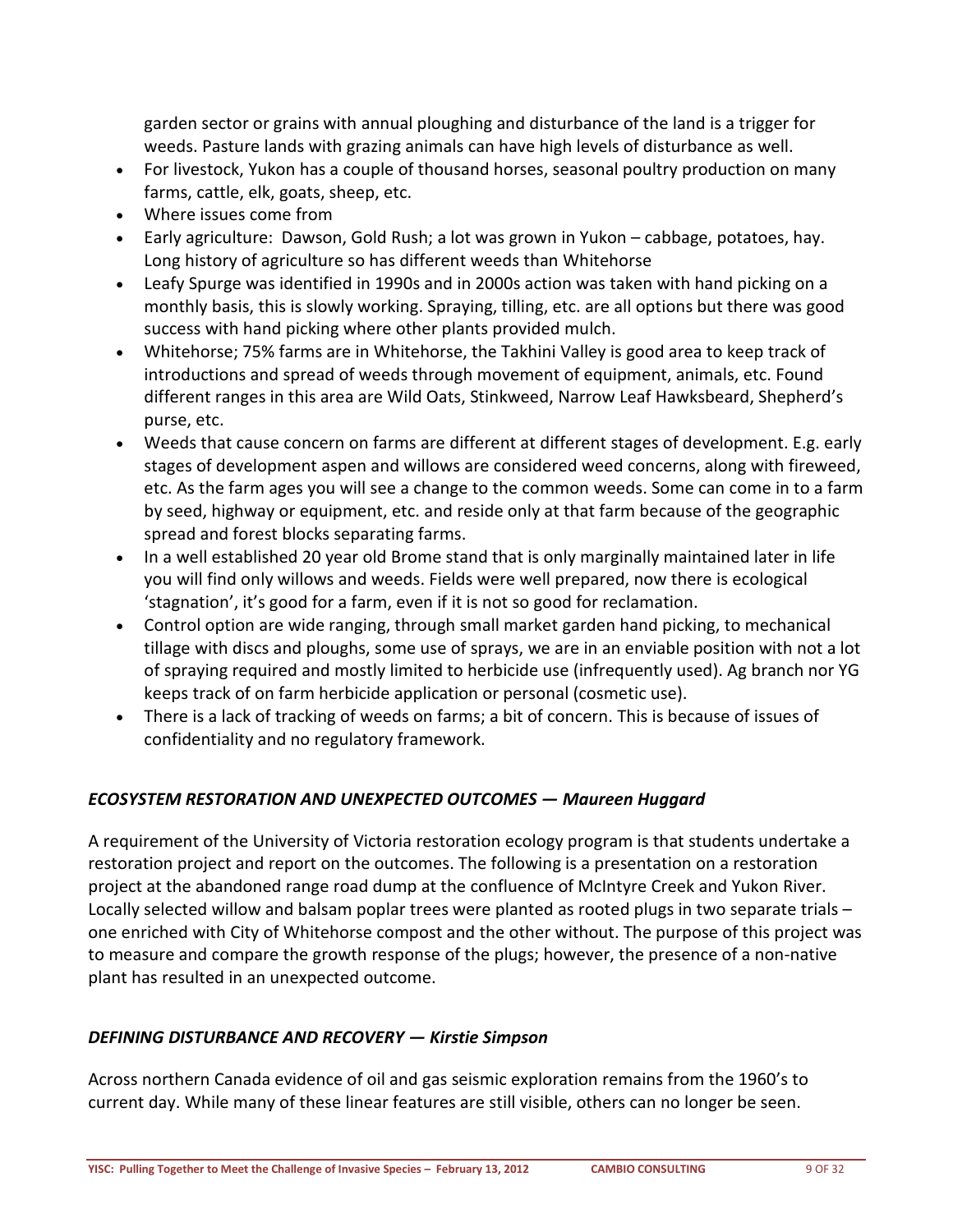Research carried out by Yukon Government, Energy Mines and Resources from 2007 to 2009 looked at the status of historical oil and gas exploration disturbances and recovery in the north and southeast Yukon. A key question for this study was the definition of the words "disturbance" and "recovery". What do we use for criteria in the determination of whether a site is disturbed or not, and when do we consider that a site has recovered? What variables are important to measure? Are invasive species one of those variables?

A key tool that was considered was a comparison with natural disturbance regimes in the study area. Regardless of whether or not a linear feature is still visible, if the ecological function had not been affected and the successional recovery trajectory follows that of the natural disturbances, is the site disturbed or recovered? Does natural recovery vary with the conditions under which the lines were constructed in the first place (level of disturbance) or is the limiting factor, or filter, the dominate ecological process in the area in which the exploration was carried out?

This presentation addresses the historical residual effects of oil and gas exploration activity from the 1960's to the 1980's in Yukon and the lessons that can be learned from understanding the ecological context as well as the anthropogenic influences behind the recovery successes and failures.



#### <span id="page-9-0"></span>**PANEL 2 QUESTIONS / COMMENTS**

• For using fire to get rid of sweet clover, what would happen to trees?

Maureen Huggard thought those species (trees) would recover under a natural disturbance regime. For a quick burn fire, the trees may be damaged or not, more research is needed. They would have to do several treatments over time (behaves differently).

• For the Range Road Project what do you think will happen in that area – natural succession?

Maureen Huggard thought succession would advance over time and re-forest. She suggested that any help to advance the succession is worthwhile. Sweet clover is shade intolerant and allowing other species to get established can create shade and discourage Sweet clover growth. Pulling Sweet clover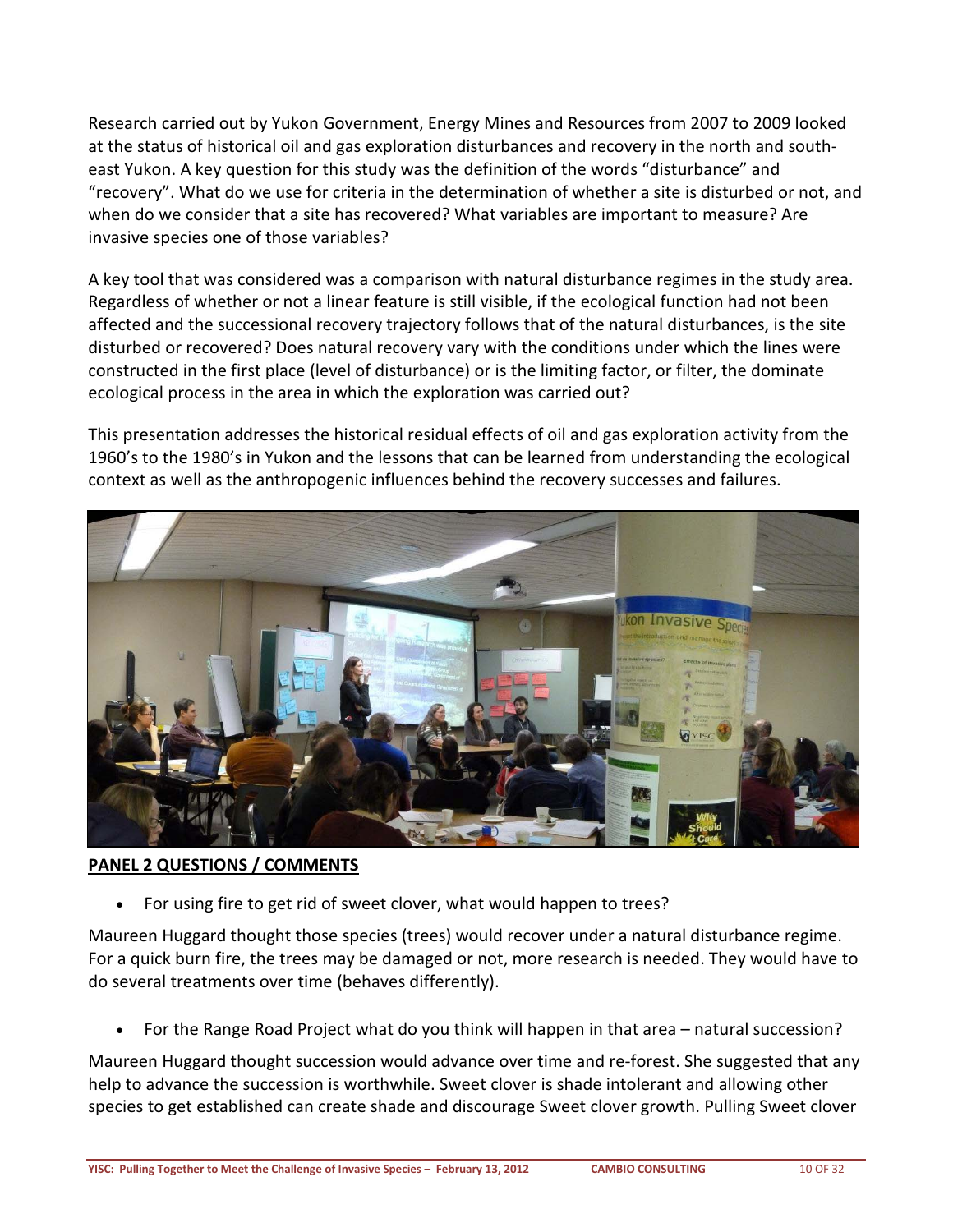in small plots will help to allow other species to establish themselves in these small areas. It doesn't take a lot of effort and is better than hand pulling on the whole site. This is so the trees can grow up over the Sweet clover.

Kirstie Simpson added that linear disturbance sites with Sweet clover were stagnated.

Matt Ball said to look at the disturbance level; on farms Sweet clover is there for years. It depends on the level of disturbance.

• In Atlin, there is reclamation of on-going and legacy placer mine sites that haven't seen much re-growth. Re-seeding is considered a best practise but there is recent concern around invasive species. I have a question on your insight; what's worse, leaving the site as is (as e.g. a gravel pit) or should they look at re-seeding and if there are ways to do that. I look at Sweet clover and think it is a good plant for these legacy sites.

Kirstie Simpson said her gut reaction was you were better off preparing the site for natural recovery and that getting the natural successional species such as willow to grow was best. Re-seeding in order to help stabilize the soil, as long as it was a short-lived species (two seasons and to get other stuff to grow) would be OK. If they re-seed with persistent grasses then they would be looking at successional stagnation.

Bruce Bennett added that in Alaska they re-disturbed the site and then only fertilized it, not reseeded. The fertilization drove the succession.

| <b>Key Issues:</b> |                                              |           | <b>Key Opportunities:</b>                        |  |  |
|--------------------|----------------------------------------------|-----------|--------------------------------------------------|--|--|
|                    | Treat every disturbance individually for     | $\bullet$ | Build on momentum of meeting to arrest the       |  |  |
|                    | reclamation                                  |           | growth / spread of invasives proactively         |  |  |
|                    | Define your goal or project – what do you    | $\bullet$ | Regulate the level of disturbance (and timing)   |  |  |
|                    | want                                         | $\bullet$ | Input into Land Use Planning                     |  |  |
|                    | We are more reactive than proactive $-$      | $\bullet$ | Land Use Planning with respect to invasive       |  |  |
|                    | prevention is key                            |           | species                                          |  |  |
|                    | Land use $-$ planning; (plan for the land to | $\bullet$ | Use existing knowledge to justify smaller / less |  |  |
|                    | be used for something, i.e. agriculture $-$  |           | disturbed footprints                             |  |  |
|                    | then do it for long term)                    | $\bullet$ | Research                                         |  |  |
|                    | Regulation of invasives                      | $\bullet$ | Different disturbances need different responses  |  |  |
|                    | Sweet clover: value as a nutrient vs         | $\bullet$ | Learn from mistakes                              |  |  |
|                    | problem                                      | $\bullet$ | Test different techniques $-$ i.e. to get rid of |  |  |
|                    | *Assisted directional succession *Initial    |           | invasives                                        |  |  |
|                    | disturbance                                  | $\bullet$ | Promote what we know, monitor and learn          |  |  |
|                    | Different prescriptions for different        |           |                                                  |  |  |
|                    | environmental conditions                     |           |                                                  |  |  |
|                    | Economics of dealing with invasives          |           |                                                  |  |  |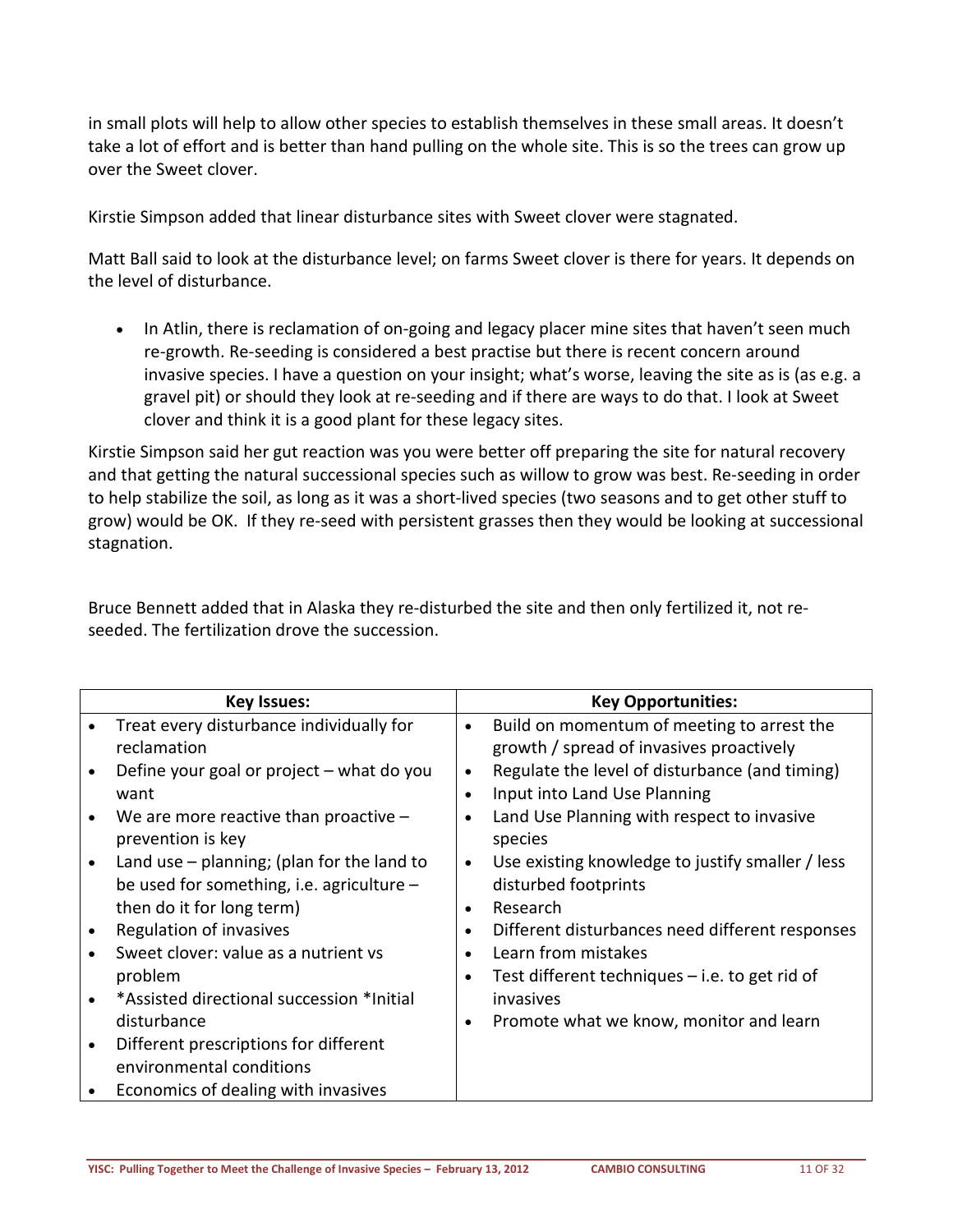### <span id="page-11-0"></span>**6. PANEL # 3 — SPECIAL FOCUS: RESEARCH**

#### <span id="page-11-1"></span>*AQUATIC INVASIVE SPECIES: IT'S A SMALL WORLD AFTER ALL — Maria Leung*

The Yukon has the potential to have representative species from around the world in the form of Aquatic Invasive Species. I highlight the life history of several species, ranging from fish, molluscs and crustaceans to parasites, vascular plants and algae. Introduced populations of these species can displace native flora and fauna and damage infrastructure. As Yukon currently has few Aquatic Invasive Species, there is still opportunity to implement measures that would prevent or slow their spread into the territory

#### <span id="page-11-2"></span>*PLANT TRAITS IN NATIVE AND EXOTIC ROADSIDE SPECIES ON THE NORTH KLONDIKE HIGHWAY: DIFFERENT OR THE SAME? — Jamie Leathem*

Numbers and spatial spread of exotic species have increased rapidly in Yukon in recent decades. Identifying plant-trait differences between these groups, especially along roadsides as common vectors for spread, could be important in helping to identify mechanisms of invasion and in predicting future invasions. We measured three traits: maximum height, specific leaf area (SLA; a measure of leaf thickness) and leaf area (size of leaf) and found greater maximum height in exotic species but no difference for other traits. We also examined how natives and exotics tracked environmental conditions and found significantly different relationships. In exotic species, SLA increased with latitude (i.e., thinner leaves tended to occur farther north) but this relationship did not exist in native species. Conversely, height in native species was positively correlated with latitude and age of plot (years since last road construction disturbance), and negatively correlated with elevation (i.e., plants were shorter farther south and in more recently disturbed areas, and taller at lower elevation sites). In addition, native leaf area was smaller in older sites and at higher latitudes. These results suggest possible fundamental differences in traits and trait-by-environment interactions that may be important in understanding why and how exotic species are successful and some ultimately invasive.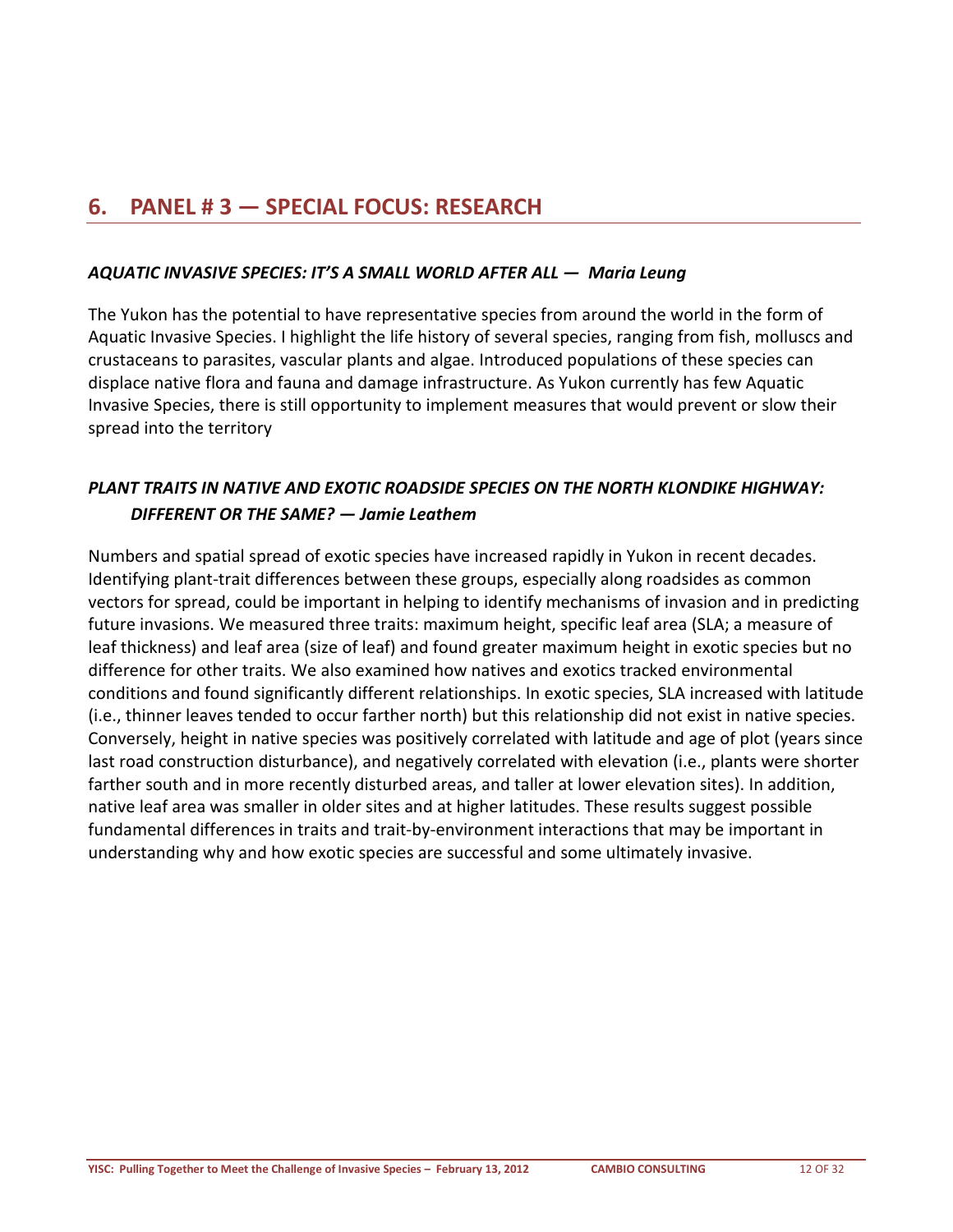

#### <span id="page-12-0"></span>**PANEL 3 QUESTIONS / COMMENTS**

• I want to know more about rock snot (Didymo) in Yukon; where is it?

Maria Leung explained that she had seen reference to a paper from 1992 for Didymo in Yukon but was unable to locate a copy of it. From talking to people who were in the Yukon back then, it sounded like Didymo has occurred in the Yukon in the invasive bloom form since the 1990', but was then mistaken for something else.

Oliver Barker added that currently it is widespread; there are samples of frustules (silica case of the diatom) in high elevations. It's all over the place; and there are fossil records. He didn't know how long it's been here and if it's having negative impacts. That is unknown.

Bruce Bennett added that like other invasives, it may have a native component.

• Has anyone looked if it is at Kathleen River?

Oliver Barker replied that it has been confirmed at the Kathleen River.

• Have there been border issues with the Canadian Border Services Agency with mussels?

Maria Leung heard about people crossing the border with Zebra Mussels and were told to go back; but they don't know (what happened after that).

Nathan Millar explained there has been inconsistent application of rules on the American side; i.e. Haines Junction resident turned back for Zebra mussels. Across the country, it depends where you are. At the national level there are talks with (border agency) and DFO in the early stages; but these are location specific.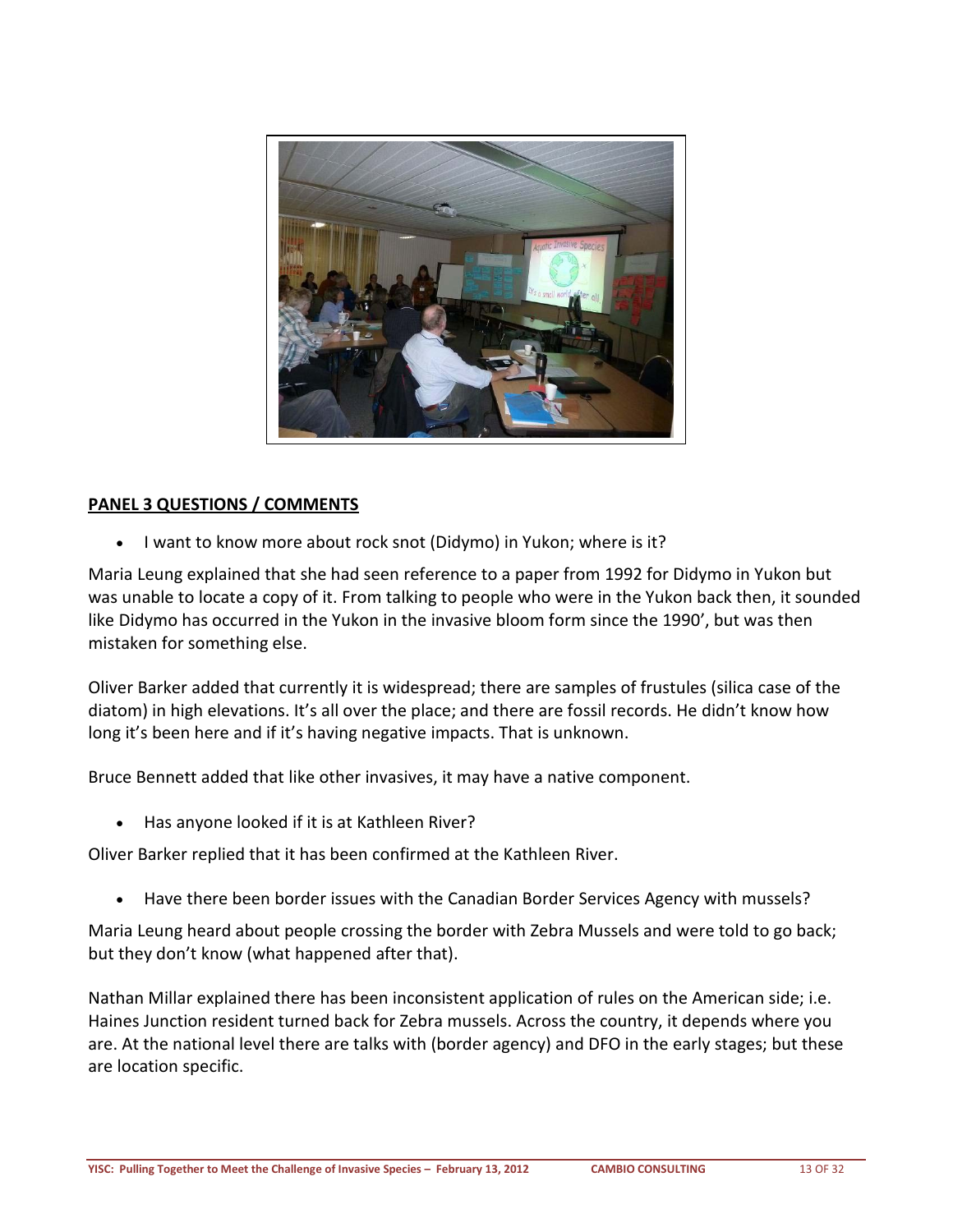• Why use the word 'exotic'?

Jamie Leathem said it means 'not native'.

• Are Crayfish and Snakefish edible?

Maria Leung replied Snakefish are edible and found in live food markets; they were introduced in Japan as a sport fish. For Crayfish she was not sure anyone ate them.

Oliver Barker indicated that they are edible.

• What did you learn from managing invasive species? (to Jamie Leathem)

Jamie Leathem thought plant height could possibly contribute to their success. She would follow up research with testing whether exotic species may be more plastic and possibly adapt to more ranges of situations; natives are not so used to adapting to human disturbances so may lose out. A useful way to predict the danger of a given exotic species becoming invasive might be to use a scoring sheet to rank invasiveness, as has been developed in Australia and elsewhere.

• What about the plants compared with down south?

Jamie Leathem said they didn't directly compare with plants down south, but it seemed like the same (problems).

Bruce Bennett added that a score sheet (would help); so they need reliable studies or anecdotal evidence to show the traits. He referenced the information list Alaska has and said Yukon needs to do that. They do know it's more cost effective to control invasives now rather than waiting.

• Good research; did you look at abundance in plots? i.e. the taller plants are more abundant?

Jamie Leathem replied that they compared that exactly; they used abundance in deciding if the plant communities were taller or shorter in the north, as part of looking at height.

• In the roadside plots was there a noticeable difference if the area had been disturbed in the past one to two years or five to ten years?

Jamie Leathem said there was not good information on the highway disturbance times so they didn't specifically measure for this. It did seem like at the 2 years period there was a lot of gravel and more Sweet clover and invasive species. The plots that were not disturbed tended to have less invasive species but she was not sure how that would be over time. Also, they went 50 metres off the road from the plot to check for invasive species; they found exotic species in 3 places in the most recent burns which shows that natural disturbances areas can be vulnerable if there are seeds nearby.

• Is the Sweet clover growing here taller here than down South?

Jamie Leathem replied that the tallest Sweet clover they found was 2 meters tall; the Flora of Yukon has it listed at 1.5 meters so she was not sure if it meant the plant was getting taller, etc. she thought it would be an interesting comparison.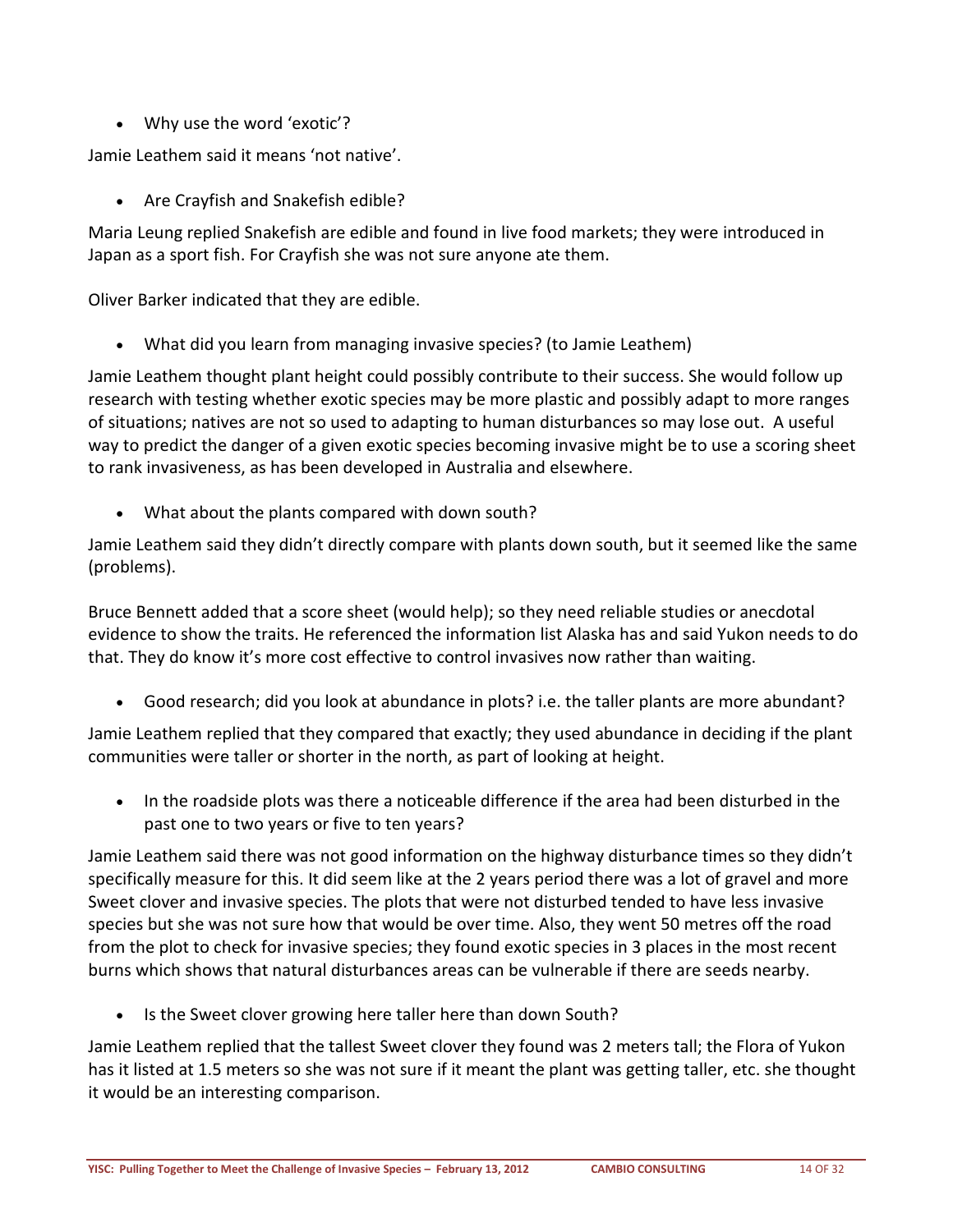| <b>Key Issues:</b>                            |           | <b>Key Opportunities:</b>                   |
|-----------------------------------------------|-----------|---------------------------------------------|
| Lack of monitoring and information            | $\bullet$ | Pro-active approach for control of entry    |
| Limited monitoring of water systems           | $\bullet$ | Regulate the level of disturbance           |
| Difficulty in limiting spread of aquatic      | $\bullet$ | Research for Invasive Alien Species climate |
| organisms (international trade)               |           | change and invasion into pristine system    |
| Marry reclamation with natural succession     | $\bullet$ | Sharing and communicating information       |
| and avoid using non-native species            |           | Collaboration                               |
| Control of entry                              |           | Pool resources, funding, knowledge -        |
| Enforcement inconsistent across jurisdictions |           | focused delivery                            |
| - proximity to Skagway aquatics               | $\bullet$ | Make smart out-reach, e.g. Video, an app    |
| Vulnerability to climate changes and          |           | (for mobile phones, etc.)                   |
| (increase) human activity Communication       |           |                                             |
| between different involved parties            |           |                                             |
| Finding balance between / with precaution     |           |                                             |
| and over-reacting                             |           |                                             |
|                                               |           |                                             |

### <span id="page-14-0"></span>**7. KEY OPPORTUNITIES**

The key opportunities identified from each of the three panels were grouped together to paint a picture of what could be possible for invasive species management in the Yukon. The groupings made were as follows:

#### **Grouping #1**

- Pro-active approach for control of entry
- Young jurisdiction giving 'us' a chance to set things up

#### **Grouping #2**

- Regulatory framework
- Regulate the level of disturbance (and timing)

#### **Grouping #3**

• Action – e.g. training, coordination, punishment

#### **Grouping #4**

- Leadership (opportunity for someone to take leadership to start something)
- Political will for action demonstrate risk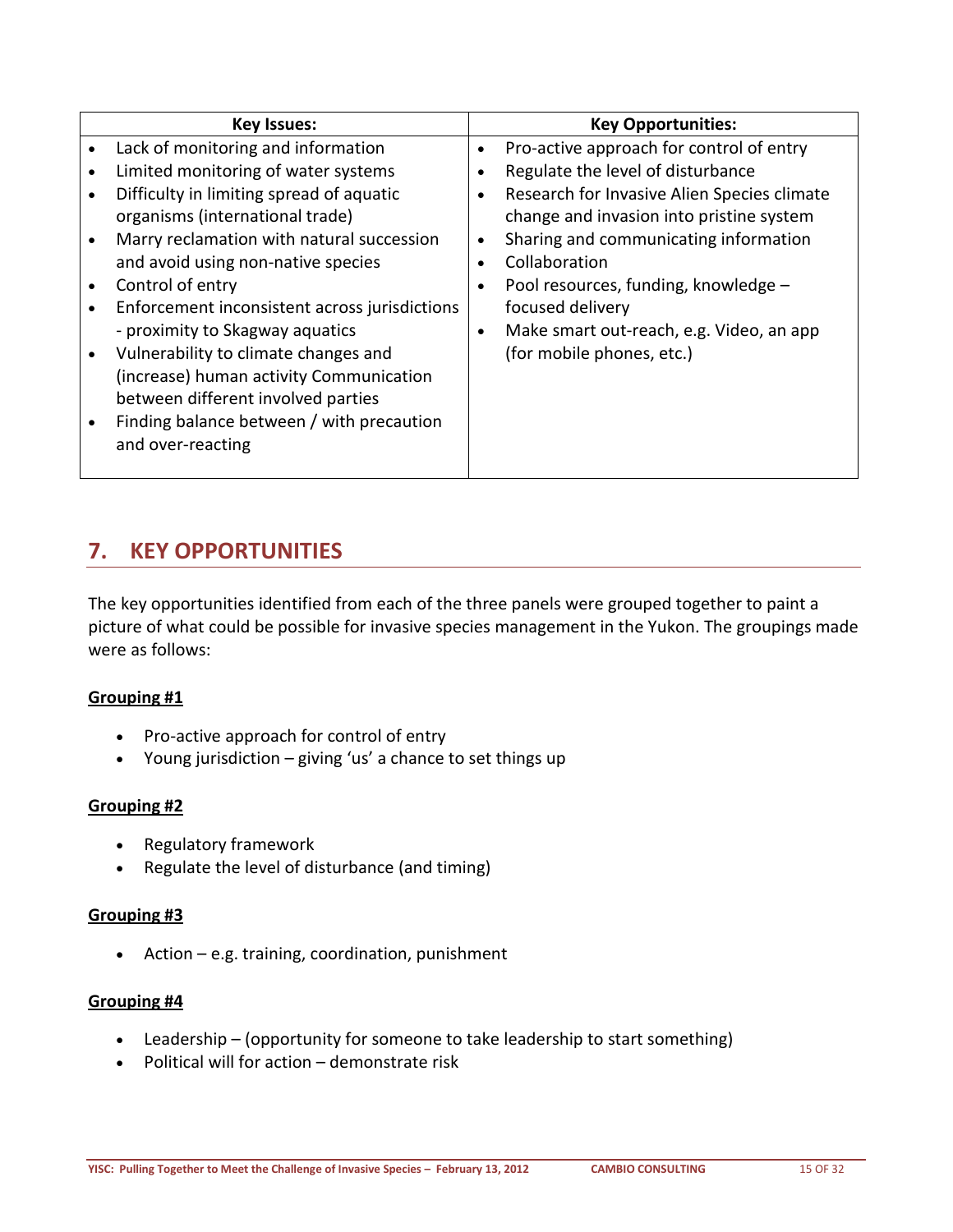#### **Grouping #5**

- Retail of felt bottom boots
- Test different techniques i.e. to get rid of invasives
- Different disturbances need different responses
- Use existing knowledge to justify smaller / less disturbed footprints

#### **Grouping #6**

- Promote what we know, monitor and learn
- Learn from mistakes
- Monitor and Learn

#### **Grouping #7**

- Research
- Research for Invasive Alien Species climate change and invasion into pristine system
- Pool resources, funding, knowledge focused delivery

#### **Grouping #8**

- Input into Land Use Planning
- Land Use Planning with respect to invasive species

#### **Grouping #9**

• Incorporate First Nations traditional knowledge

#### **Grouping #10**

- Sharing and communicating information
- Better communication
- Make smart out-reach, e.g. Video, an app (for mobile phones, etc.)
- Education information collection

#### **Grouping #11**

• Collaboration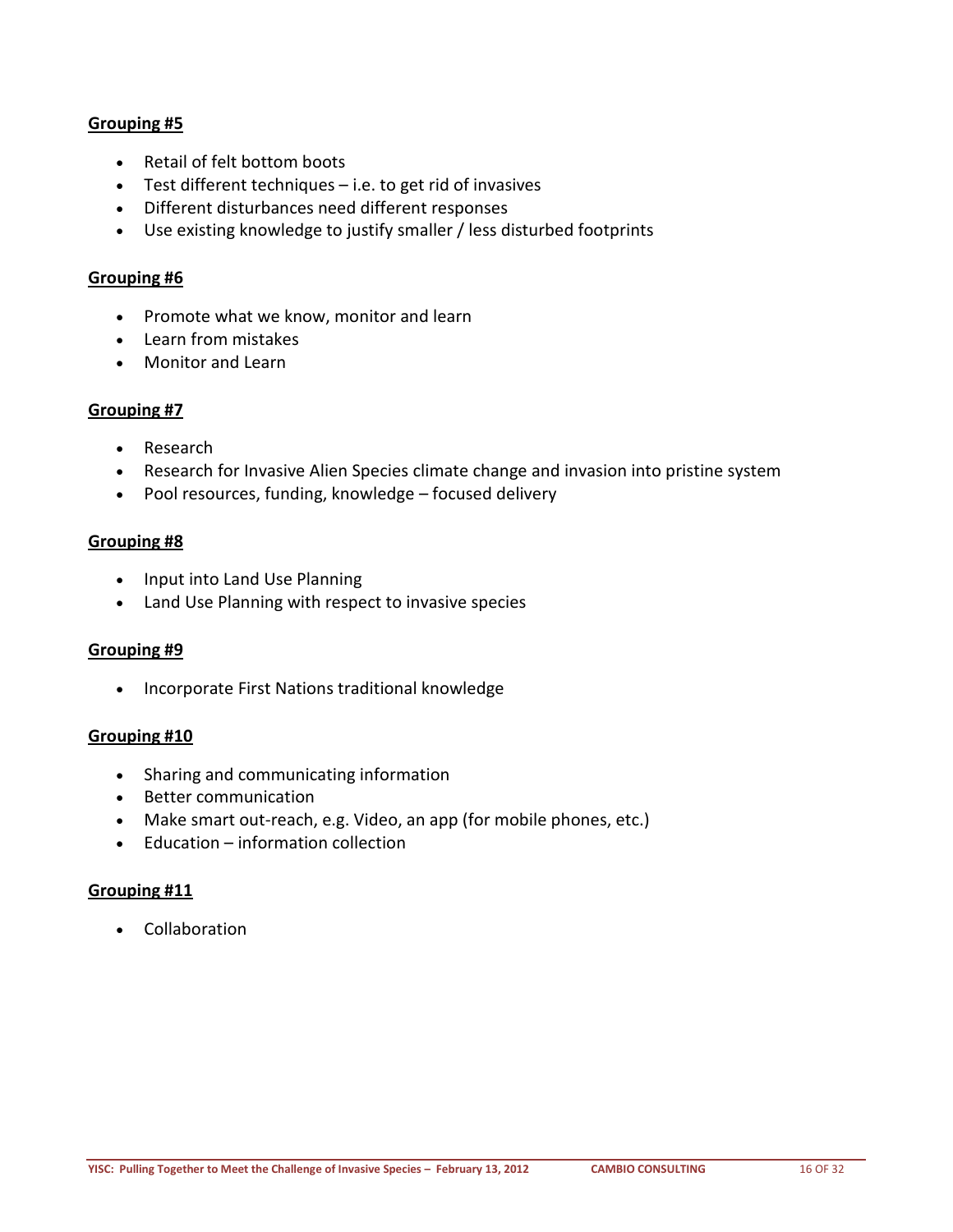### <span id="page-16-0"></span>**8. KEY STRATEGIES**

Participants self-identified the area they wished to work in to develop key strategies; 11 different groupings were identified out of the key opportunities. These strategies can be incorporated into the work of the YISC and others.

#### <span id="page-16-1"></span>**#1 Proactive approach**

**Goal:** Making sure that invasives do not take hold in new locations.

#### **Barriers:**

- Economic incentives (financial gain or avoid financial loss)
- Public awareness (lack of)
- Legislation (not in place) top down
- Political environment \$\$ to somewhere else, we forget about invasives
- Funding / time commitments
- Enforcement: large area, low density

#### **Strategies:**

- 1. Education: figure out where the target audience is (for limited funding); those at the highest risk of bringing invasives into our location.
- 2. Lobbying: from the bottom to the top; people at the top put in legislation
- 3. Target audiences: identify them
- 4. Learn from strategies attempted in other jurisdictions: e.g. protocols of equipment operation (what worked in other places in the world and what hasn't worked; i.e. New Zealand has checking and cleaning stations for boats)
- 5. Model potential range of distribution considering climate change where are the high risk places? (Create models for highways, pathways and consider how our climate is warming and changing)
- 6. Identify high risk areas: high risk areas for i.e. aquaticinvasives would be an access point to water.

#### <span id="page-16-2"></span>**#2 Regulatory framework**

**Goal:** Building a Yukon regulatory framework based on Canadian framework guidelines with the aim of preventing new and controlling and eradicating introduced species.

#### **Barriers:**

• Overlapping mandates between governments: i.e. Yukon / Federal government or municipal governments. Who's job and who's legislation, who spearheads. This can also be an opportunity for collaboration.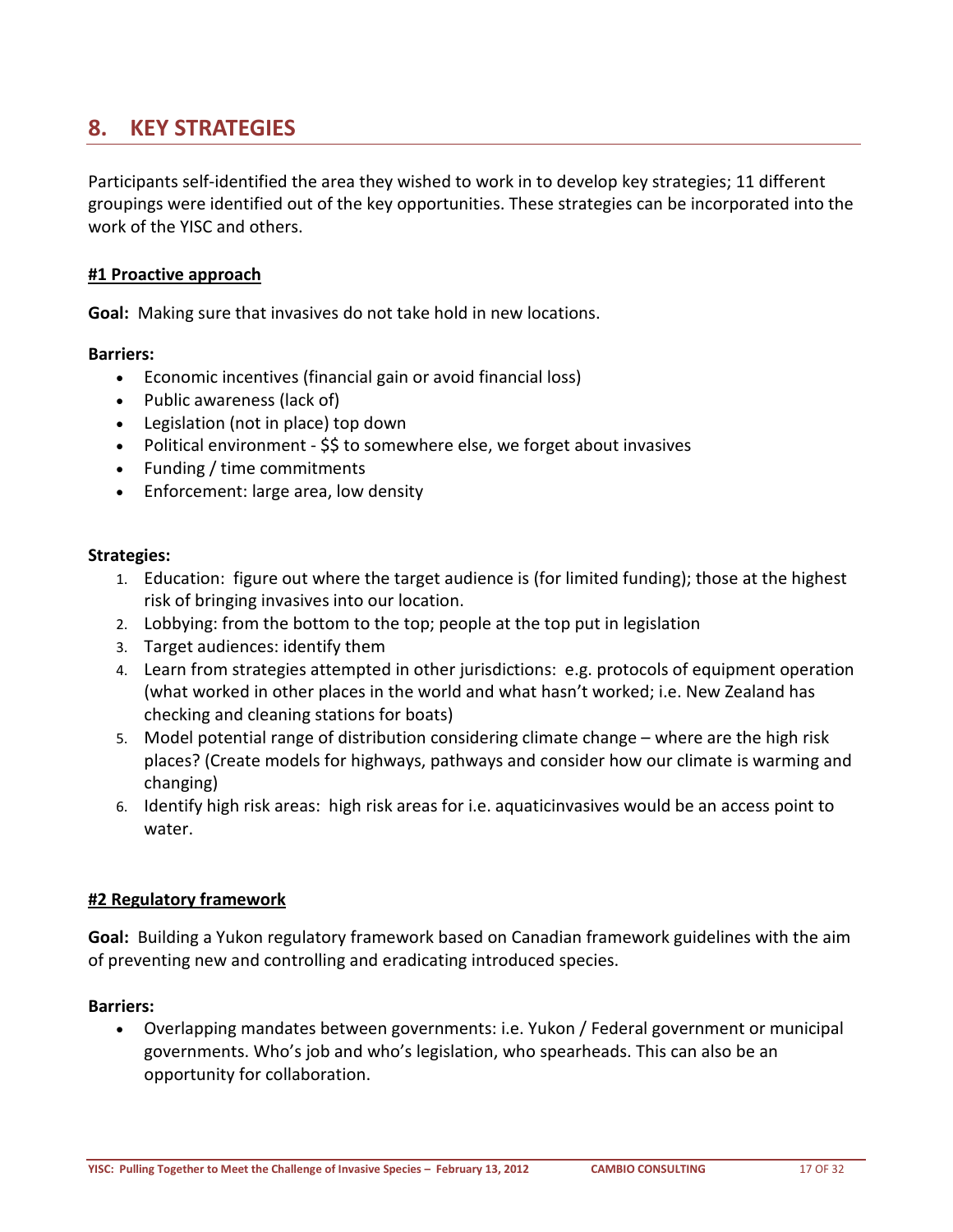- Lack of acknowledgement of problems; legislators need to be motivated to develop regulations.
- Designing good regulations that meet the needs of multiple and diverse stakeholders. (e.g. Sweet clover is valued in one situation, and how to control in other situations.

#### **Strategies:**

- 1. Using existing successful frameworks from other provincial / territorial government, (based on what works elsewhere).
- 2. Fostering partnerships between provincial, federal and municipal governments.
- 3. Identifying economic value to action versus inaction and put on government radar. This goes back to the politicians and legislators knowing about the problems and getting the decision makers to understand the consequences of not doing actions.

#### <span id="page-17-0"></span>**#3 Specific actions: training, coordination, punishment / Pro-active approach for control of entry**

**Goal:** Control and stop the spread of alien invasive species.

#### **Barriers:**

- Lack of specific definition. There is more than one definition; alien, invasive, exotic, and the need to narrow what we talk about
- Lack of public knowledge and awareness
- Apathy, a lot of invasives are pretty plants, etc.
- Lack of funding for education, action and research

#### **Strategies:**

- 1. Education: Start with kids through curriculum, presentations (e.g. Bruce Bennett) and contests; to public in general, and include Government leaders, and YESAB. How do they know what is invasive?
- 2. Political will to allocate funds.
- 3. Fund and support activists groups like the YISC
- 4. Policy and regulations with severe consequences for violation; i.e. big companies need something severe if they are bringing something into our territory then you shouldn't come in here. Very serious consequences.

#### <span id="page-17-1"></span>**#4 Leadership / Political will**

**Goal:** Raise awareness and political will, and take action. Demonstrate a need to take action; e.g. demonstrate risk – Cost / Benefit argument.

#### **Barriers**

- Lack of accountability; no one owns it; agencies are implicated but everyone does their own mandate, no coordinating body or ownership.
- Lack of leadership
- Lack of awareness that problem exists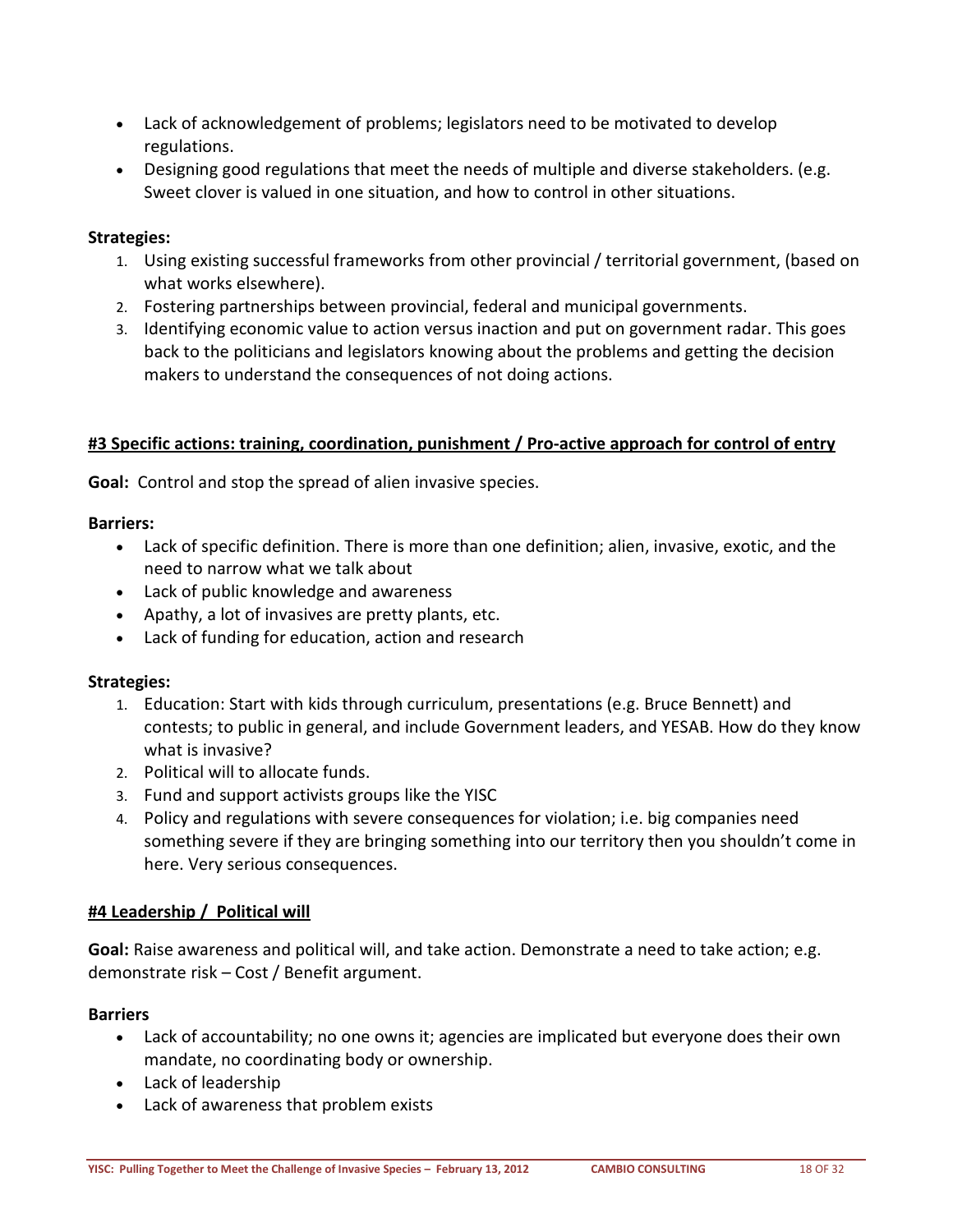- Groups in silos (narrow mandates)
- Political short-sightedness; i.e. optics; one person only from department at workshop,
- Reasons not to act, perceived as too expensive, inconvenient, too hard.

#### **Strategies**

- 1. Coordinate amongst all key players / audiences.
- 2. Encourage an attitude shift in government, society
- 3. Create incentives to take the risk; payout is government commits funds, etc.
- 4. Accountability and owning the issue /challenge. Own 'ministry' / office of IAS.
- 5. Show as a good investment in land management achievable, easy to do (e.g. similar to recycling program).
- 6. Champions at different levels:
- 7. Increase studies / info to create argument
- 8. Embarrass government into action; get head out of sand because everyone else is taking action and other jurisdictions have done this, what are we doing? Articles in paper.
- 9. Education: basic school curriculum / YISC makes a kit, i.e. for grade 3.

#### <span id="page-18-0"></span>**#5 Direction action / Collection of techniques and approaches -- Proactive tasks, i.e. retail of non felt soled bottoms, etc.**

**Goal:** Eliminate or reduce current or potential invasives.

#### **Barriers**

- Research cost
- Not knowing what works in long term
- Identifying vulnerable areas.
- Shift of practices from decision-makers (open mindedness).
- Funding
- Scheduling and environmental timing; timing of awarding contracts, etc. might not allow for seeding that year, etc.

#### **Strategies:**

- 1. Education
- 2. Communicate the cost of inaction
- 3. Create a community investment; people want to see change
- 4. Legislation Develop policies for adaptive management for new construction. Highway inspections – tractor trailer, farm equipment. Possibly offer wash stations, etc.
- 5. Natural seeding and reclamation scheme; in construction phase, there are plans for the reclamation before work begins, e.g. list out what seeds
- 6. Target species, areas, vulnerable areas
- 7. Control of current effected areas; ones that are already (invaded)
- 8. Knowing what works in the long term.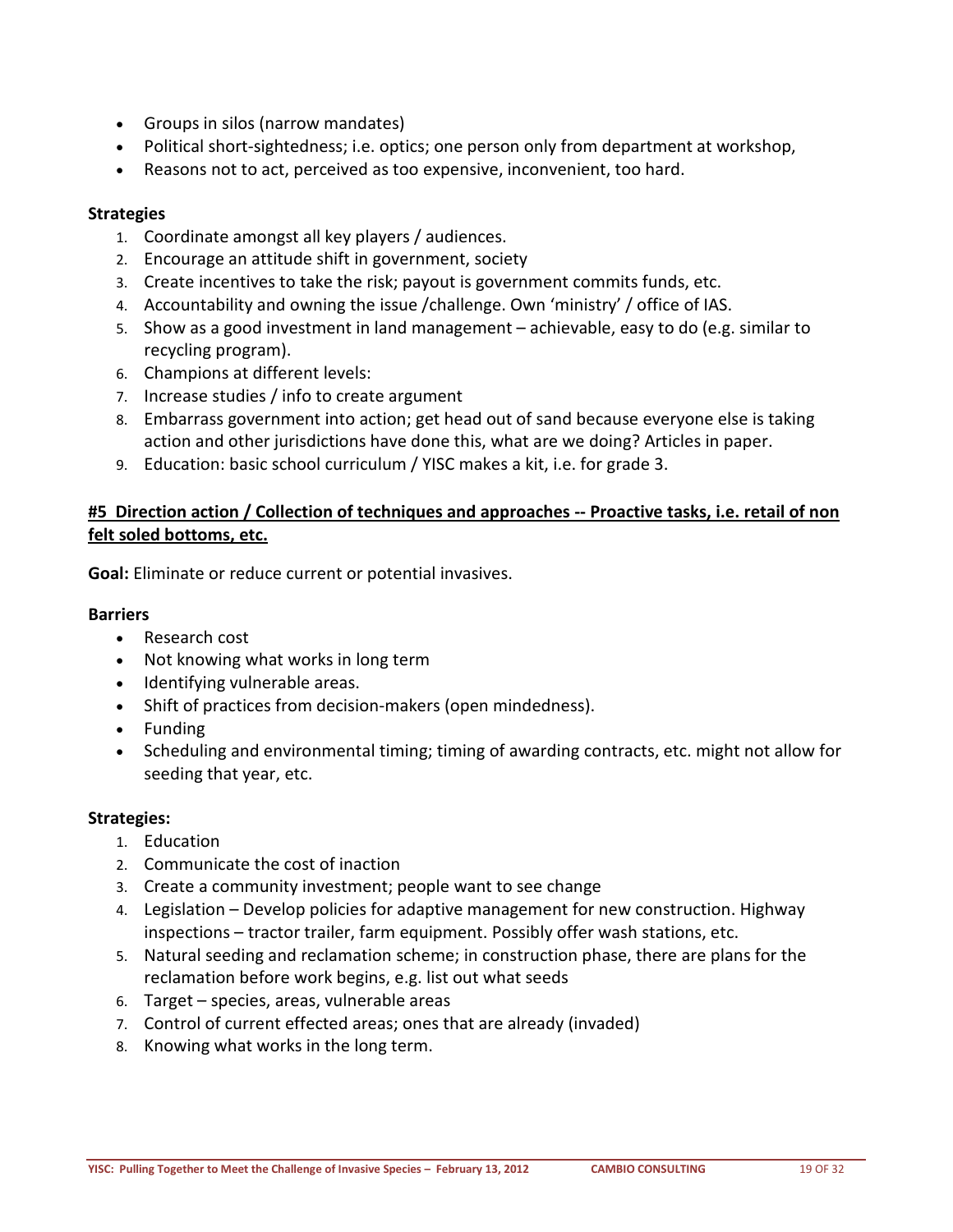#### <span id="page-19-0"></span>**#6 Promote what we know, monitor and learn / Learning from mistakes**

**Goal:** Process knowledge and create awareness to general public.

#### **Barriers:**

- Funding
- Media being to specific audience
- Volunteer burnout
- Capacity
- Political unawareness

#### **Strategies**

- 1. Highlight a specific species at the (right time) for management / control; and present one at a time to not overwhelm audience.
- 2. Build on successful strategies.
- 3. Report a Weed Public monitoring; with rewards / incentives, i.e. recycling centre.

#### <span id="page-19-1"></span>**#7 Research**

**Goal:** to increase our knowledge of invasive species in Yukon.

#### **Barriers:**

- Funding
- What to research (we need a better understanding)
- Access to experts: help us to understand gaps

#### **Strategies:**

- 1. Develop / strengthen shared data base accessible to all interested parties
- 2. Set priorities on species and ecosystems and the damage
- 3. Gap analysis to know
- 4. Identify research priorities
- 5. Identify experts
- 6. Then seek funding (at the end of answering those questions related to, e.g. the gap analysis)

#### <span id="page-19-2"></span>**#8 Land Use Planning**

No participants chose to work with Land Use Planning; it will be kept on the radar because it came up in the opportunities. Comments from general participants included:

- A number of LUP bodies already at community level and YESAB; a checkmark on application for awareness and is being considered.
- It's most notable when looking at land development and what types of uses you will have. i.e. agriculture subdivisions or spot land applications. If you want to manage and reduce risk, the argument is you should look at concentrated development rather than spread out (as through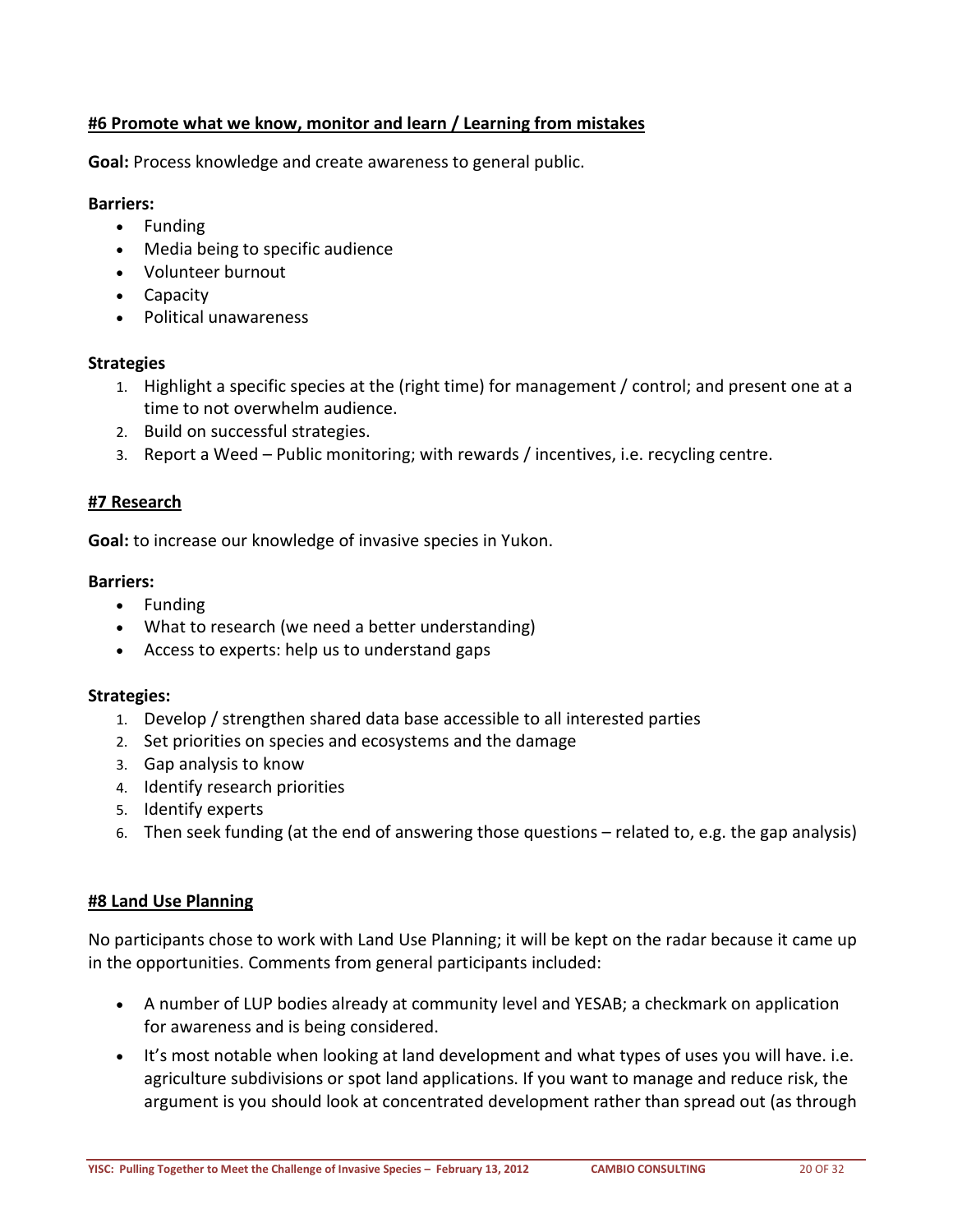spot land applications). In road development it is being recognized they have to pay attention to reclamation, but for land development, it is not registering that people need to pay attention. As it has happened i.e. Whistle Bend and Mountain View Drive slopes.

#### <span id="page-20-0"></span>**#9 Making use of FNs knowledge**

**Goal:** to incorporate a FN perspective on invasive species.

Wade Davis says if one is looking at a mountain as the home of your ancestors or if you are looking at the same mountain as a large rock containing gold and wealth - you will look at it differently. This is similar to the world views of invasive species. A way to bring in different way of knowing and seeing, you will do better at planning. One is longer perspective or holistic approach. Management will benefit.

#### **Barrier**

- Jargon and terms
- Lack of definitions
- Some Elders are not comfortable with sharing knowledge as it could be used in inappropriate ways (i.e. when elder share a story with me, they are sharing with just me, not everyone. This is unlike in a published paper, which once in the public realm is open to other users.
- Capacity for FNs to be their own spokespeople; not speaking through (others) but FN people. Much like others have, - so few people with so many priorities.
- Different time scales
- Funding for establishing dialogue; i.e. travel to workshops, etc. How to share information; when no government agencies, e.g. YISC? Or who?
- Priorities
- Starting from a different perspective
- Current lack of asking the questions and working together.

#### **Strategies:**

- **Workshop or something to start to dialogue / Start working together**
- Monitoring through Stewardship programs; a lot of eyes on the land. Would be helpful to have lots more eyes to watch for e.g. mussels sticking to things.
- Working with BC for example of success; FNs communities and BC Invasive Species Councils have a good working relationships and strong programs.
- Opportunity to work with traditional ecological knowledge and wisdom through curriculum (Grade 8 / 9; part of the land, part of the water).

#### <span id="page-20-1"></span>**#10 Education / Outreach**

**Goal:** To provide accessible (easy to understand and easy to get to) accurate and up to date information to the public and policy makers. Capture and engage public (not just tell them but talk to them in a way to convince them).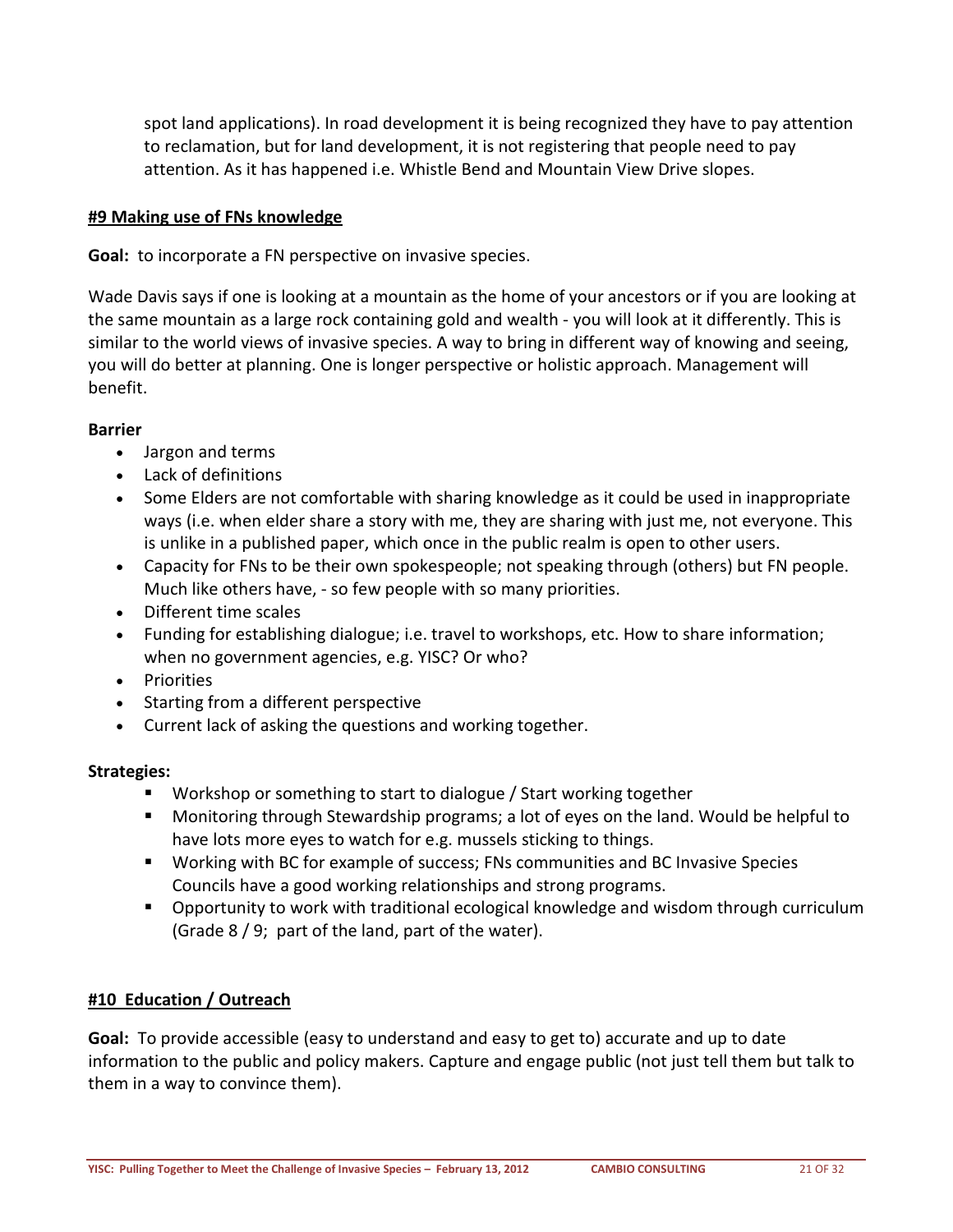#### **Barriers:**

- Funding / Political buy-in
- Coordinator for data base
- Website for data base
- Lack of public knowledge / engagement

#### **Strategies**

- 1. A spatial data base that is updated people see and provide input.
- 2. Signage: (as a way of engagement) roads, boat launches i.e. power washing your boat worth doing
- 3. Getting information out to specific groups; RRCs, schools, visitor centres
- 4. Advertisements various media
- 5. Make it part of conversations; use word of mouth, share stories of impacts and what we should have done)
- 6. Integrating invasive species agenda into existing events; small idea but can be a presence i.e. at gardens, feed stores, etc.
- 7. Collaboration / funding (Has been in all no one took this on)



### <span id="page-21-0"></span>**9. PRIORITIES IDENTIFIED BY PARTICIPANTS**

The final exercise for participants was to identify two key strategies that they wished to mark as a priority. Each participant was given two dots to mark their priority strategies. The following were the overall outcomes for strategies identified as top priorities for participants:

- Education: Start with kids through curriculum, presentations (have Bruce Bennett) and contests; to public in general, and include Government leaders, and YESAB. How do they know what is invasive? (11 stars) Plus Education (7 stars)
- Legislation Develop policies for adaptive management for new construction. Highway inspections – tractor trailer, farm equipment. Possibly offer wash stations, etc. (8 stars)
- Signage: (as a way of engagement) roads, boat launches i.e. power washing your boat worth doing (6 stars)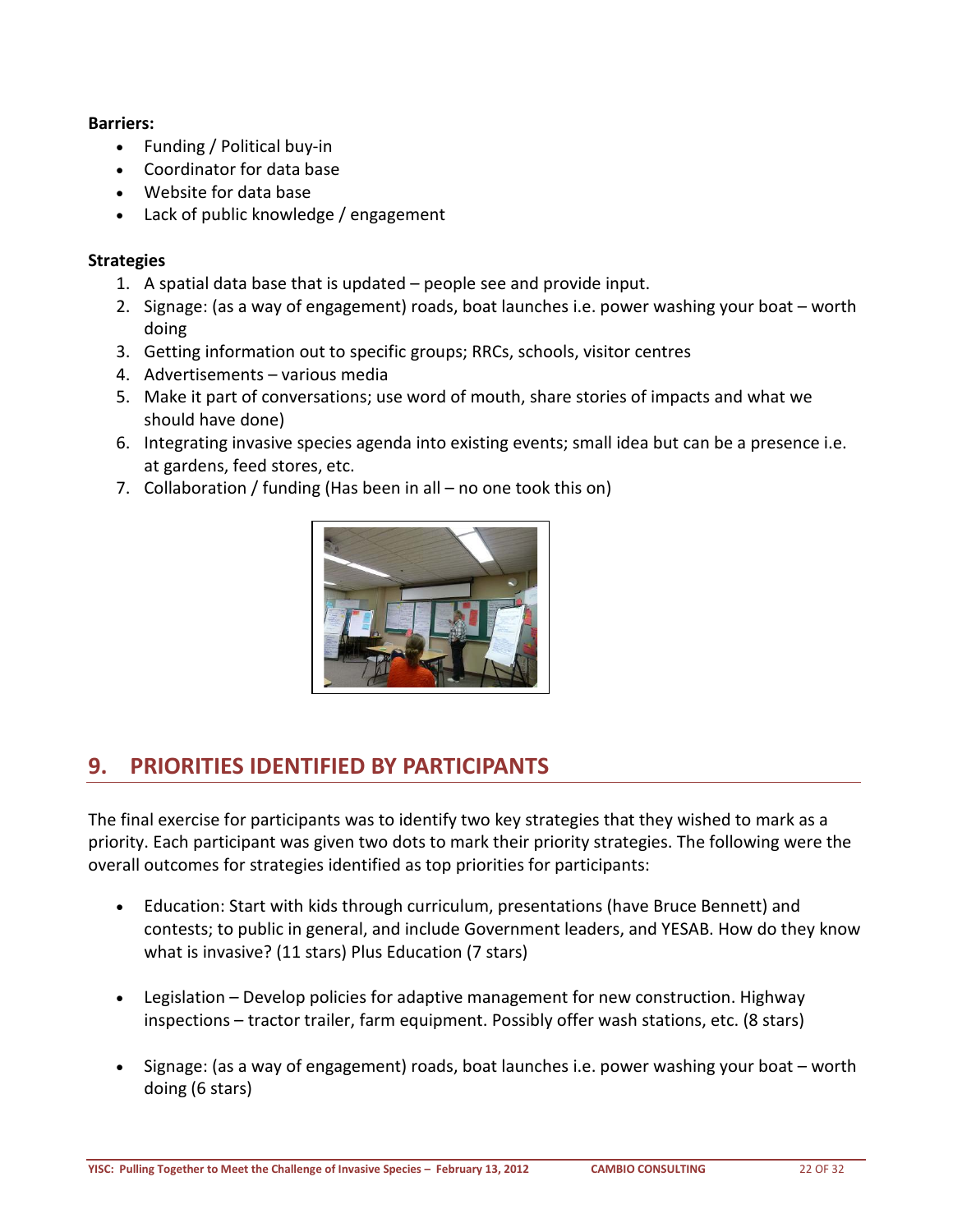- Provide accessible (easy to understand and easy to get to) accurate and up to date information to the public and policy makers. Capture and engage public (not just tell them but talk to them in a way to convince them). (5 stars)
- Encourage an attitude shift in government, society (5 stars)
- Using existing successful frameworks from other provincial / territorial(4 stars)
- Target species, areas, vulnerable areas (4 stars)
- Learn from strategies attempted in other jurisdictions: e.g. protocols of equipment operation (what worked in other places in the world and what hasn't worked; i.e. Australia has checking and cleaning stations for boats) (3 stars)
- Regulatory framework Identifying economic value to action versus inaction and put on government radar. This goes back to the politicians and legislators knowing about the problems and getting the decision makers to understand the consequences of not doing actions. (3 stars)
- Additional strategies which received one or two stars
- 1. Making use of FNs knowledge
- 2. Advertisements various media
- 3. Integrating invasive species agenda into existing events; small idea but can be a presence i.e. at gardens, feed stores, etc.
- 4. Lobbying: from the bottom to the top; people at the top put in legislation
- 5. Target audiences: identify them
- 6. Control of current effected areas; ones that are already (invaded)
- 7. Building a Yukon regulatory framework based on Canadian framework guidelines with the aim of preventing new and controlling and eradicating introduced species.
- <span id="page-22-0"></span>8. Political will to allocate funds.

### **10. FOLLOW-UP / NEXT STEPS**

The information gathered in the Report will be available on the YISC website including the PowerPoint presentations.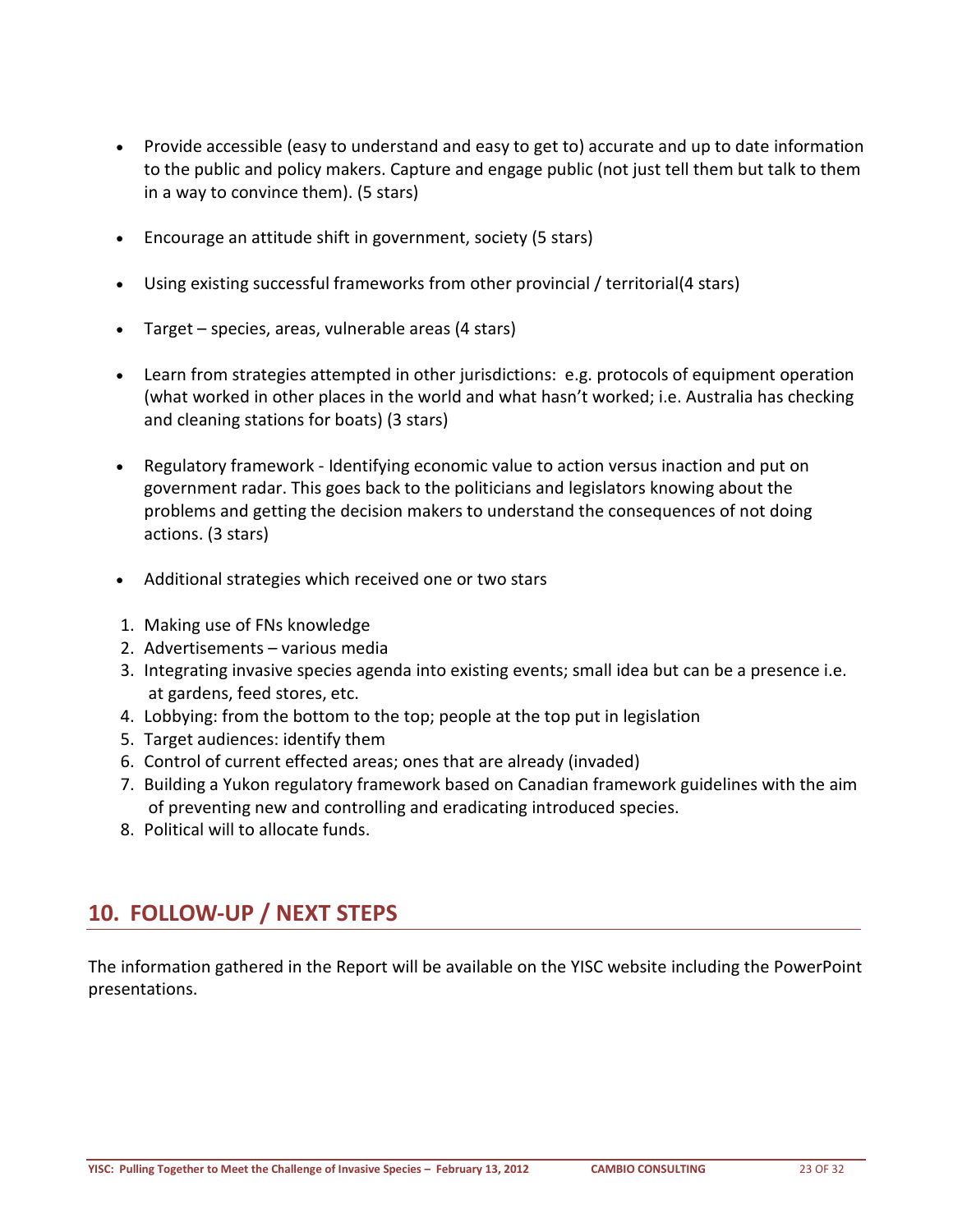### <span id="page-23-0"></span>**11. FUNDING PARTNERS**

Funding for this project has been provided by the Environmental Grant (City of Whitehorse), the Community Development Fund (Yukon Government) and the Invasive Alien Species Partnership Program (Government of Canada).



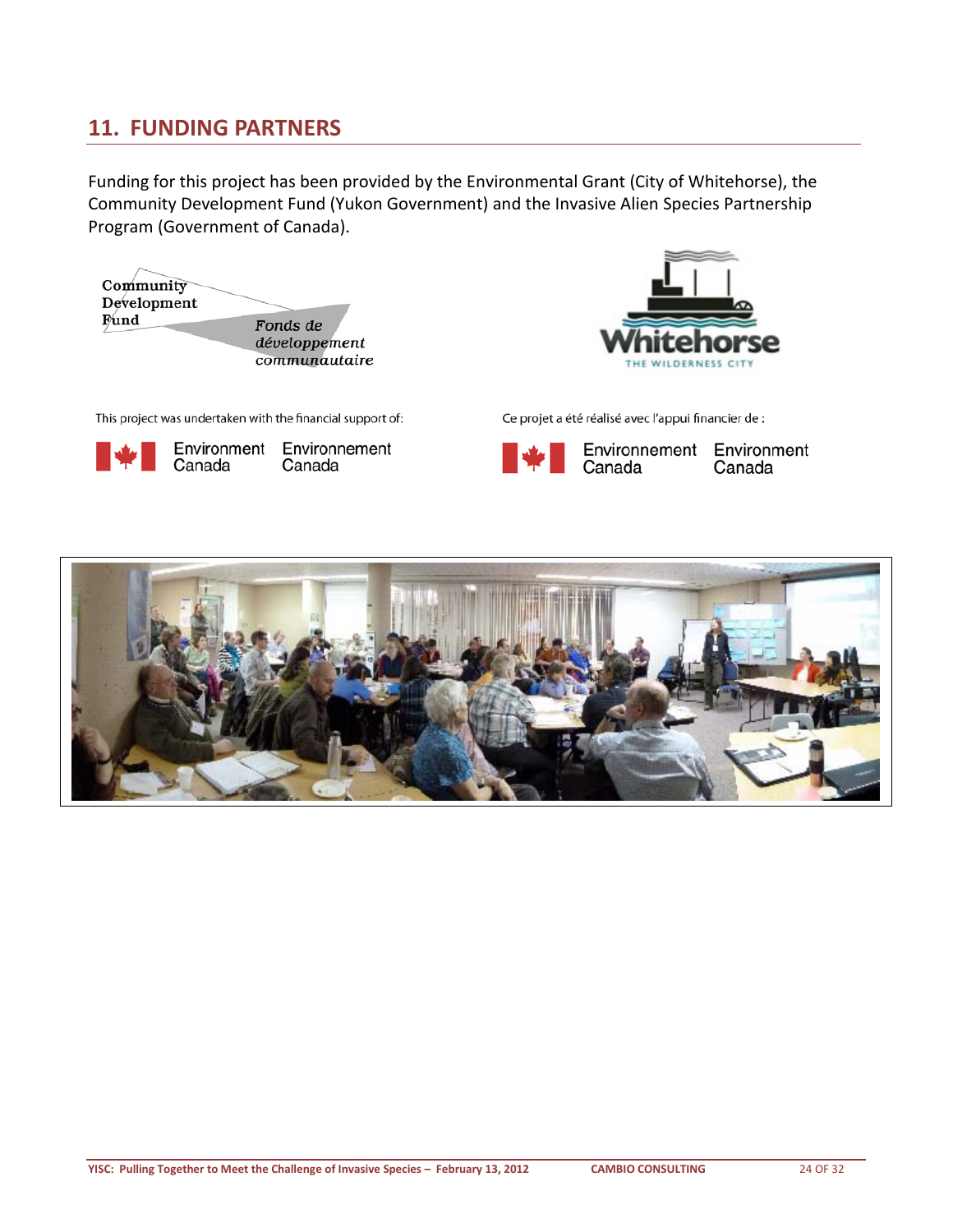### <span id="page-24-0"></span>**APPENDIX 1 – REGISTRATION**

|    | <b>Last Name</b> | <b>First name</b> | Organization                          |
|----|------------------|-------------------|---------------------------------------|
| 1  | Adam             | Miranda           | Little Lady Landscape Design+Drafting |
| 2  | Andrea           | Altherr           | <b>YISC</b> coordinator               |
| 3  | Appleby          | Elizabeth         | Highway & Public Works - TEB          |
| 4  | Armstrong        | Cynthia           | Town of Watson Lake                   |
| 5  | Ball             | Matt              | YG, Agriculture branch                |
| 6  | <b>Barker</b>    | Oliver            | <b>Environment Yukon</b>              |
| 7  | <b>Bennett</b>   | <b>Bruce</b>      | <b>Environment Yukon</b>              |
| 8  | Boucher          | Marie-Phare       |                                       |
| 9  | <b>Boulerice</b> | Marc              | City of Whitehorse                    |
| 10 | Boyde            | Jim               | Department of Education               |
| 11 | <b>Bullen</b>    | Darren            | Tr'ondek Hwech'in                     |
| 12 | Burke            | Jeanne            |                                       |
| 13 | <b>Burns</b>     | Bonnie            | Laberge Environmental Services        |
| 14 | Buyck            | Steven            | FN of Nacho Nyak Dun                  |
| 15 | Carter           | Lori              | Environmental Dynamics Inc.           |
| 16 | Chouinard        | Cory              | <b>EMR-Lands Management Branch</b>    |
| 17 | Church           | lan               |                                       |
| 18 | Clarke           | Heather           | <b>Environment Yukon</b>              |
| 19 | Connor           | Mark              | <b>Taku River Tlingit</b>             |
| 20 | Dar              | Saleem            | Environment Canada                    |
| 21 | Dillabough       | Jim               | Yukon Agricultural Association        |
| 22 | Freese           | Lloyd             | Kluane National Park and Reserve      |
| 23 | Gibson           | Sylvia            | Yukon Agricultural Association        |
| 24 | Hoefs            | Manfred           | Laberge Renewable Resources Council   |
| 25 | Hope             | Dawna             | Univ. of Alberta Student              |
| 26 | Huggard          | Maureen           | <b>Access Consulting</b>              |
| 27 | Inga             | Katarina          |                                       |
| 28 | Irwin            | Betty             | City of Whitehorse                    |
| 29 | Jacobs           | Jessica           | Ta'an Kwach'an Council                |
| 30 | Jennings         | David             | Univ. of Alberta Student              |
| 31 | Jim              | Michael           | Champagne and Aishihik First Nations  |
| 32 | Johns            | Cora Lee          | Ta'an Kwach'an Council                |
| 33 | Johnston         | Sandy             |                                       |
| 34 | Kempton          | Sharron           |                                       |
| 35 | Kruse            | Jerry             | Selkirk Renewable Resources Council   |
| 36 | Leathem          | Jamie             | UBC, MSc Candidate                    |
| 37 | Legare           | Anne-Marie        | Parks Canada/Kluane National Park     |
| 38 | Leung            | Maria             | Consultant                            |
| 39 | Loewen           | Val               | <b>Environment Yukon</b>              |
| 40 | MacDonald        | Elizabeth         | <b>DFO</b>                            |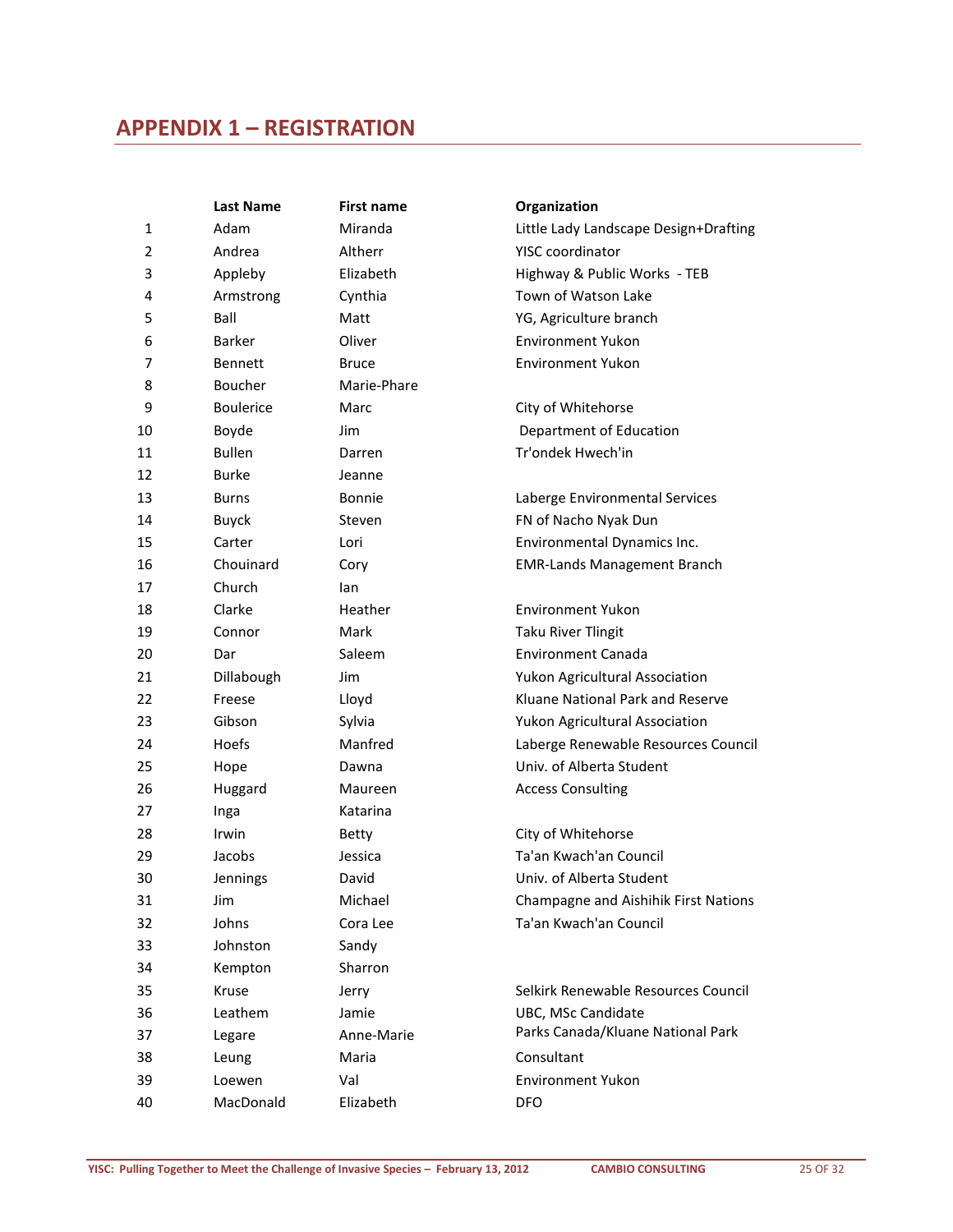| 41 | Makarewich | Pam        |                                        |
|----|------------|------------|----------------------------------------|
| 42 | Martel     | Leo        |                                        |
| 43 | Marynowski | Jefferey   | YG, Highways & Public Works            |
| 44 | Mayer      | <b>Bob</b> | <b>Carmacks Renewable Resources</b>    |
| 45 | McDade     | Kathleen   | <b>Environment Yukon</b>               |
| 46 | McIntyre   | Jane       |                                        |
| 47 | Millar     | Nathan     | <b>Environment Yukon</b>               |
| 48 | Mossop     | Dave       | Yukon Research Centre, Yukon College   |
| 49 | Mullett    | Jordan     | Carmacks Renewable Resources           |
| 50 | Nadalini   | Enrica     | Growers of Organic Food Yukon          |
| 51 | Newton     | Sarah      | Yukon College, student                 |
| 52 | O'Donoghue | Mark       | Yukon Fish & Wildlife Branch           |
| 53 | Ogden      | Aynslie    | Government of Yukon                    |
| 54 | Powell     | Todd       | Environment                            |
| 55 | Reaume     | Kristal    |                                        |
| 56 | Reynolds   | Dan        | Dawson District Renewable Resources    |
| 57 | Robertson  | lan D.     | Inukshuk Planning & Development Ltd.   |
| 58 | Roots      | Charlie    | Yukon Geological Survey                |
| 59 | Sampson    | Alissa     | <b>EMR-Mineral Resources</b>           |
| 60 | Schaefer   | Jim        | <b>Catalyst Environmental Services</b> |
| 61 | Schweiger  | Sabine     | City of Whitehorse                     |
| 62 | Sharples   | Robin      | YG, Forest Management Branch           |
| 63 | Simpson    | Kirstie    | Yukon Government EMR                   |
| 64 | Staniforth | Jennifer   | <b>Environment Yukon</b>               |
| 65 | Tanner     | Trix       | <b>DFO</b>                             |
| 66 | Tobler     | Pat        | Environmental Dynamics Inc.            |
| 67 | Toleman    | Chris      | YG, Highways & Public Works            |
| 68 | Trudeau    | Debbie     |                                        |
| 69 | Van Tighem | Graham     | Yukon Fish and Wildlife Management     |
| 70 | Vincent    | Jane       | Alsek Renewable Resources Council      |
| 71 | Walkley    | Angela     | <b>Cambio Consulting</b>               |
| 72 | Whitley    | Gerry      | Consultant                             |
| 73 | Williams   | Erin       |                                        |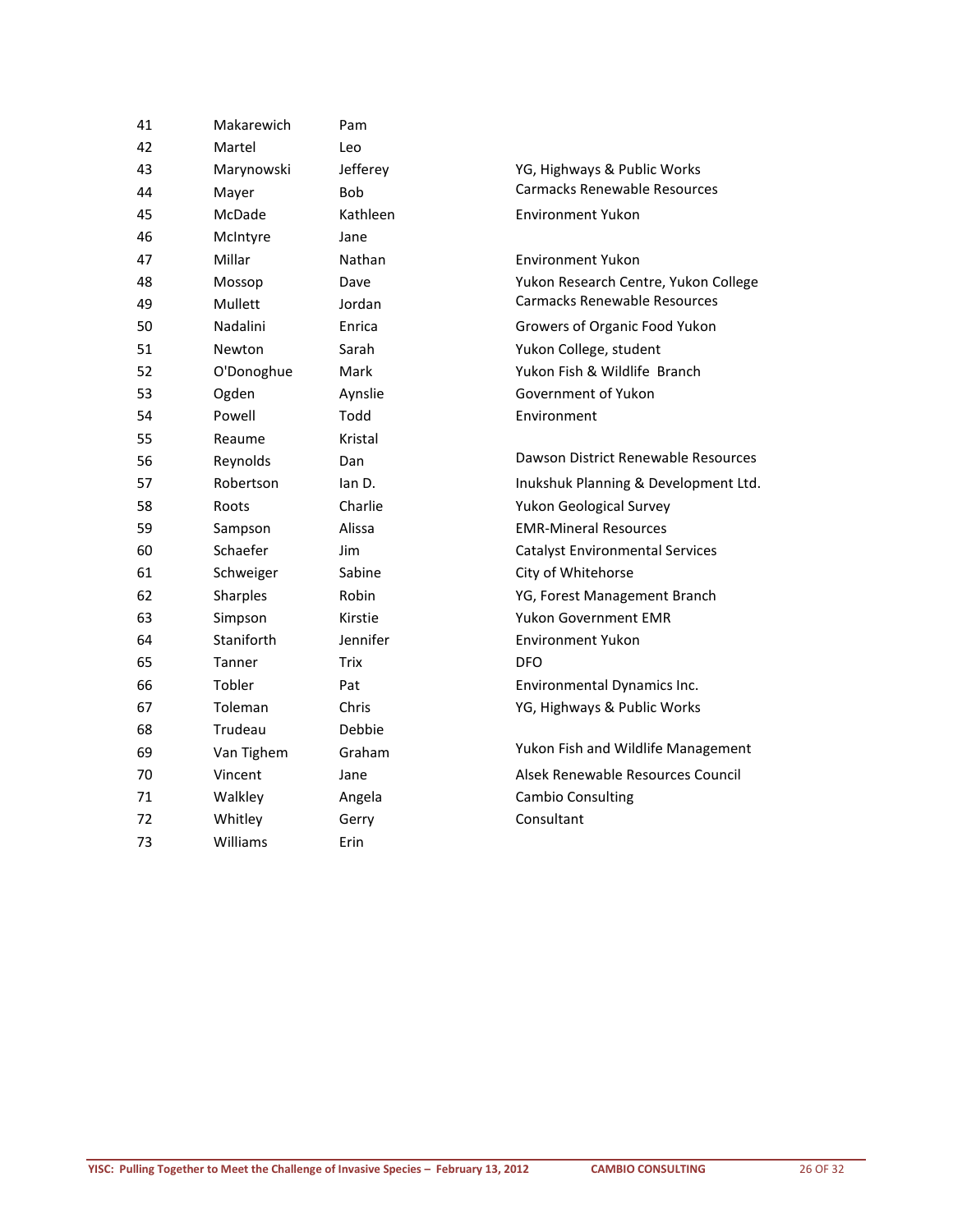### <span id="page-26-0"></span>**APPENDIX 2 – BIOGRAPHIES**

#### **Altherr Andrea**

Andrea Altherr is the coordinator for the Yukon Invasive Species Council. Her love of the pristine Yukon wilderness brought her to join the council. [info@yukoninvasives.com](mailto:info@yukoninvasives.com)

#### **Ball Matt**

Matt Ball, Senior Agrologist, Agriculture Branch, Department of Energy Mines and Resources, Government of Yukon. [Matthew.Ball@gov.yk.ca](mailto:Matthew.Ball@gov.yk.ca)

#### **Bennett Bruce**

Bruce Bennett has been a plant taxonomist for over 20 years. He moved to Yukon in 1995 when he began to research invasive plants. He became a founding member of the Yukon Invasive Species Council (YISC) in 2004. His botanical work and interests have taken him throughout Yukon, Alaska, Northwest Territories and British Columbia. He has worked as a collections manager for the Royal BC Museum, a plant community technician with the Canadian Wildlife Service, a senior botanist with the University of Alaska and the US Parks Service and as a botanist for the Yukon's Conservation Data Centre. He has coauthored 14 papers on additions to the Yukon and NWT flora. Presently he is the cochair of the COSEWIC Vascular Plant Specialist Subcommittee, a regional reviewer for the Flora of North America and works for Environment Yukon as the coordinator for the Yukon Conservation Data Centre [Bruce.Bennett@gov.yk.ca](mailto:Bruce.Bennett@gov.yk.ca) (867) 667-5331

#### **Huggard Maureen**

Maureen Huggard has lived in the Yukon for twenty years. She currently is a project manager on the closure and reclamation of the historic United Keno Hill Mining District project.

Her interest in restoration began in the late 1980's when working as a student on the Washington Creek riparian restoration project in Ontario. In light of renewed mining exploration in the Yukon, Maureen sees an opportunity for the development of more research and restoration projects in the Territory to ensure disturbed sites are re-established as part of healthy, functioning ecosystems. Understanding the behaviour of invasive plant species is an essential component in restoration plans Maureen is developing for the district. She has been a member of the Yukon Invasive Plant Species Council since 2007 and is a newly elected director.

Maureen recently completed the Restoration of Natural Systems program at the University of Victoria and is planning on entering the MSc program in Land Reclamation, Remediation and Restoration at the University of Alberta this fall. [mhuggard@accessconsulting.ca](mailto:mhuggard@accessconsulting.ca)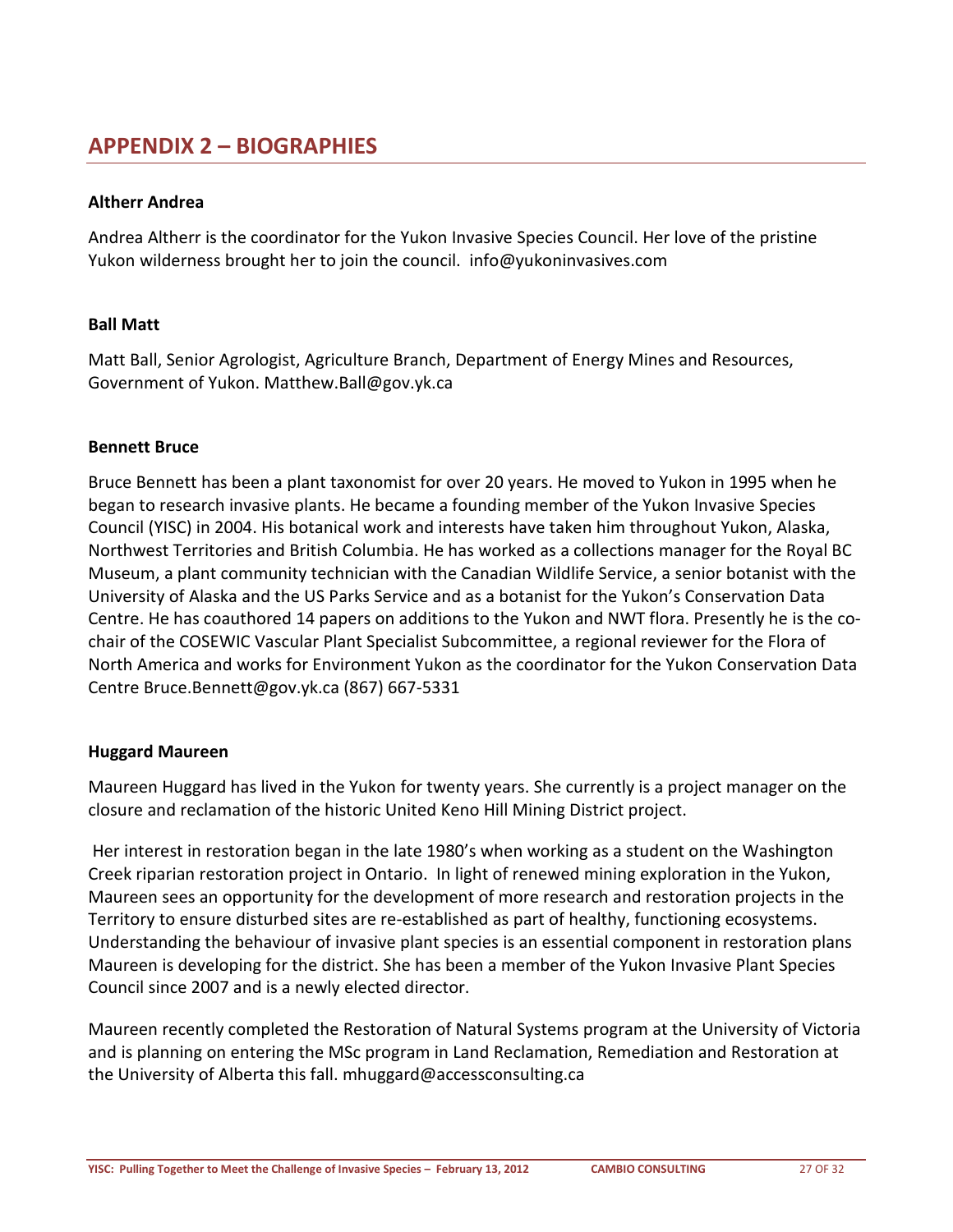#### **Leathem Jamie**

Jamie is currently finishing her MSc in Botany at the University of British Columbia and also holds a BA in Psychology. She is about to start a six week internship with the Yukon Conservation Data Centre as part of the BRITE program at UBC. She loves all things plant-related and credits the Yukon for inspiring her love of botany, and looks forward to continuing to develop her passion for plants and the North here in the future. She would also like to combine her two fields of study in investigating human connections to nature and how they are important for health and development, with the goal of using this as evidence to support conservation initiatives. [kermit@interchange.ubc.ca](mailto:kermit@interchange.ubc.ca)

#### **Leung Maria**

Maria Leung completed a MSc. at University of British Columbia and a BSc at University of Guelph, and has been a wildlife biologist for well over 20 years. She currently lives in Whitehorse where she pursues the conservation biology of mammals, birds, fish and invertebrates. Last year, she took on the task of drafting the document "Development of a framework for management of aquatic invasive species of concern for Yukon: Literature review, risk assessment and recommendations." for the Fisheries Section of Environment Yukon. [leungreid@northwestel.net](mailto:leungreid@northwestel.net)

#### **Simpson Kirstie**

K. Simpson, M.Sc, Senior Advisor, Sustainable and Integrated Resource Management, Department of Energy Mines and Resources, Government of Yukon. [Kirstie.Simpson@gov.yk.ca](mailto:Kirstie.Simpson@gov.yk.ca) 

Kirstie Simpson has 30 years of northern and arctic experience as a scientist in the fields of resource management, environmental monitoring, environmental assessment, and regulatory permitting as well as research related to ecological responses to oil and gas exploration in both the marine and terrestrial environments. She has worked in a number of capacities in relation to Beaufort, Mackenzie Delta, Arctic Islands and Yukon Oil and Gas exploration and development and is currently designing an Integrated Landscape Best Management Practices Model for industrial development in the Yukon.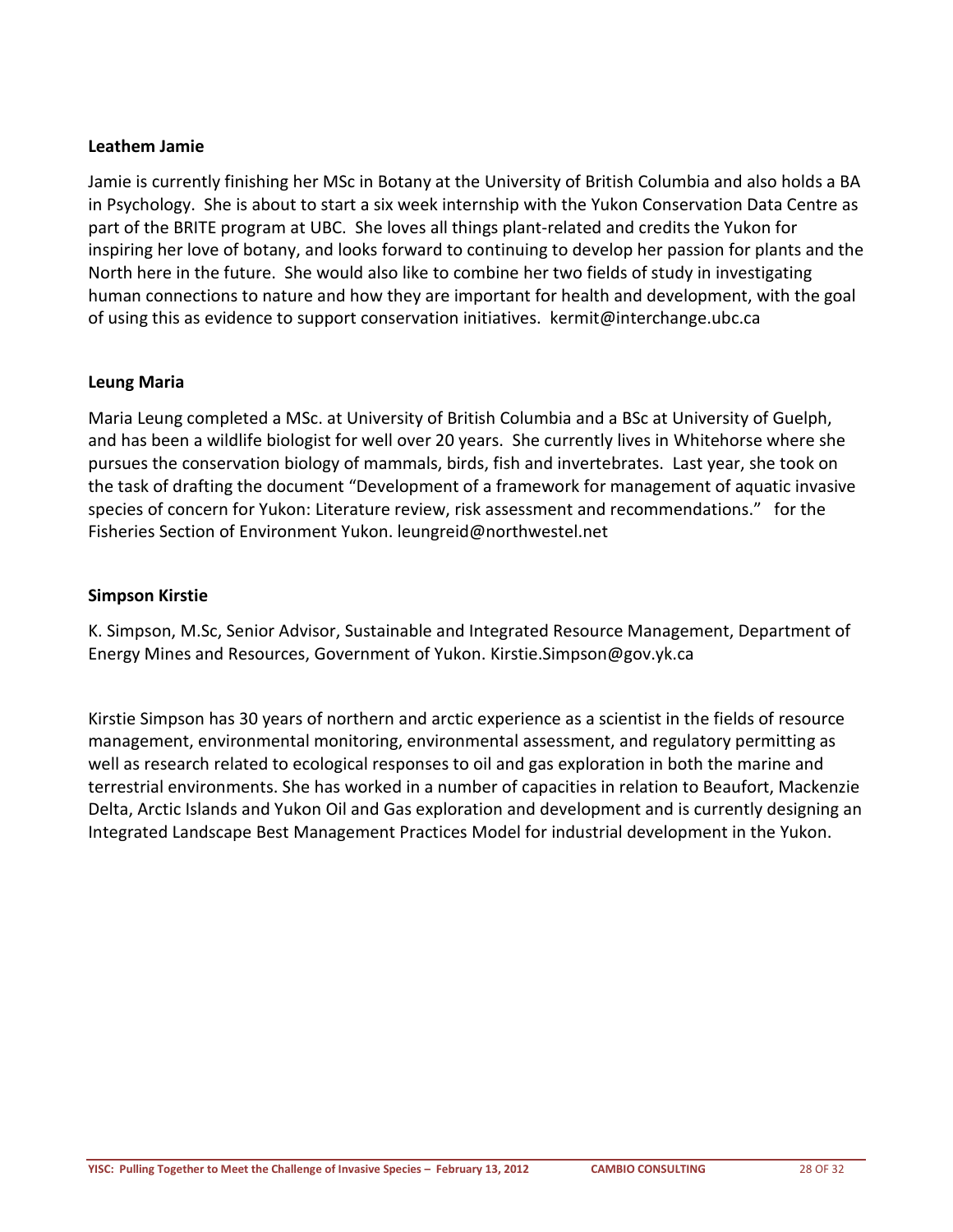### <span id="page-28-0"></span>**APPENDIX 3 – ABSTRACTS**

#### **Aquatic Invasive Species: It's a small world after all. By Maria Leung**

The Yukon has the potential to have representative species from around the world in the form of Aquatic Invasive Species. I highlight the life history of several species, ranging from fish, molluscs and crustaceans to parasites, vascular plants and algae. Introduced populations of these species can displace native flora and fauna and damage infrastructure. As Yukon currently has few Aquatic Invasive Species, there is still opportunity to implement measures that would prevent or slow their spread into the territory.

#### **Defining Disturbance and Recovery - the influence of landscape specific ecological responses to linear disturbances in Yukon. By Kirstie Simpson**

Across northern Canada evidence of oil and gas seismic exploration remains from the 1960's to current day. While many of these linear features are still visible, others can no longer be seen.

Research carried out by Yukon Government, Energy Mines and Resources from 2007 to 2009 looked at the status of historical oil and gas exploration disturbances and recovery in the north and southeast Yukon. A key question for this study was the definition of the words "disturbance" and "recovery". What do we use for criteria in the determination of whether a site is disturbed or not, and when do we consider that a site has recovered? What variables are important to measure? Are invasive species one of those variables?

A key tool that was considered was a comparison with natural disturbance regimes in the study area. Regardless of whether or not a linear feature is still visible, if the ecological function had not been affected and the successional recovery trajectory follows that of the natural disturbances, is the site disturbed or recovered? Does natural recovery vary with the conditions under which the lines were constructed in the first place (level of disturbance) or is the limiting factor, or filter, the dominate ecological process in the area in which the exploration was carried out.

This presentation addresses the historical residual effects of oil and gas exploration activity from the 1960's to the 1980's in Yukon and the lessons that can be learned from understanding the ecological context as well as the anthropogenic influences behind the recovery successes and failures.

#### **Plant Traits in Native and Exotic Roadside Species on the North Klondike Highway: Different or the Same? By Jamie Leathem**

Numbers and spatial spread of exotic species have increased rapidly in Yukon in recent decades. Identifying plant-trait differences between these groups, especially along roadsides as common vectors for spread, could be important in helping to identify mechanisms of invasion and in predicting future invasions. We measured three traits: maximum height, specific leaf area (SLA; a measure of leaf thickness) and leaf area (size of leaf) and found greater maximum height in exotic species but no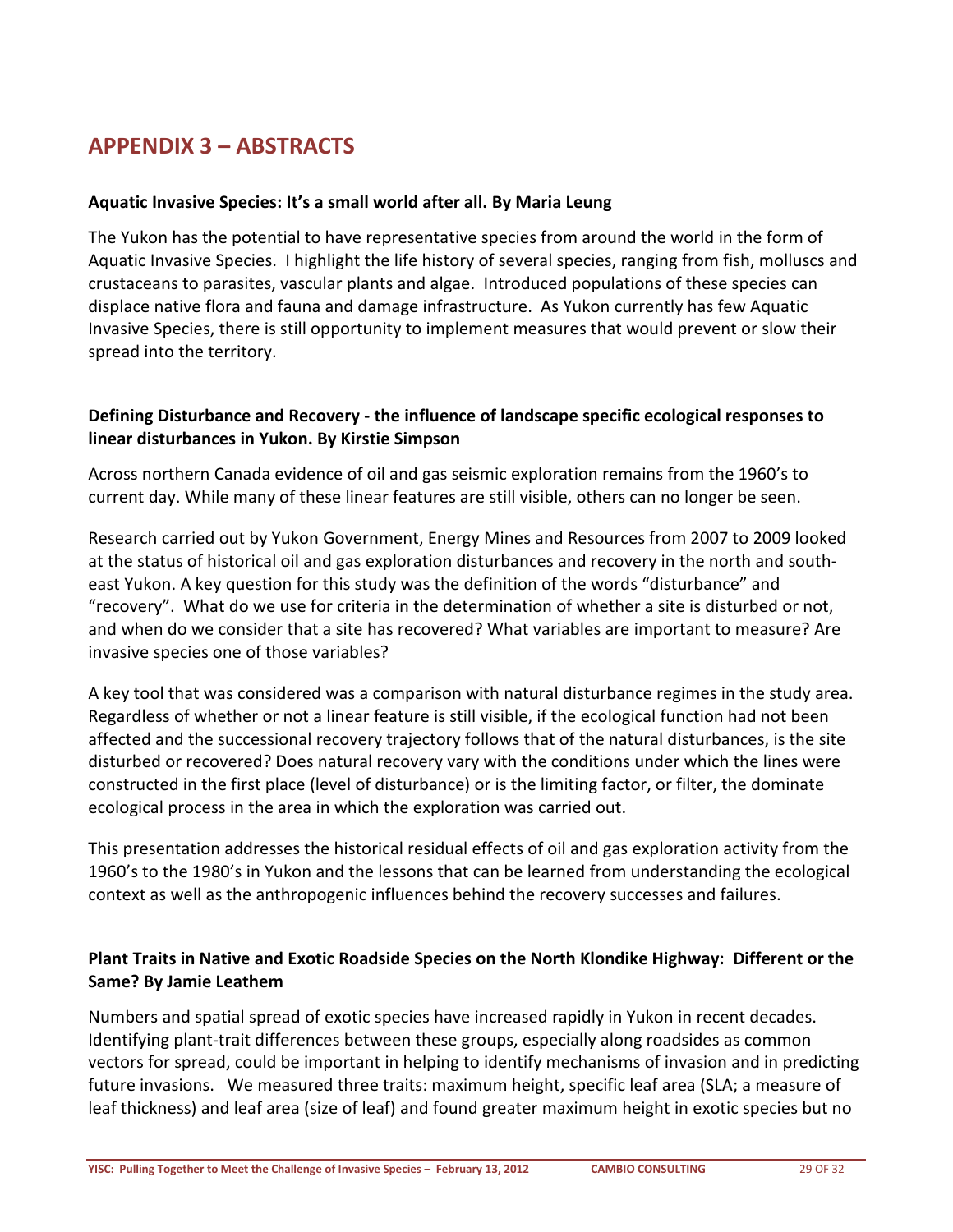difference for other traits. We also examined how natives and exotics tracked environmental conditions and found significantly different relationships. In exotic species, SLA increased with latitude (i.e., thinner leaves tended to occur farther north) but this relationship did not exist in native species. Conversely, height in native species was positively correlated with latitude and age of plot (years since last road construction disturbance), and negatively correlated with elevation (i.e., plants were shorter farther south and in more recently disturbed areas, and taller at lower elevation sites). In addition, native leaf area was smaller in older sites and at higher latitudes. These results suggest possible fundamental differences in traits and trait-by-environment interactions that may be important in understanding why and how exotic species are successful and some ultimately invasive.

#### **Regional Round-up. By Bruce Bennett**

What's New in Alaska, BC and NWT

#### **Restoration Project at the abandoned Range Road Dumpsite and an Unexpected Outcome. By Maureen Huggard**

A requirement of the University of Victoria restoration ecology program is that students undertake a restoration project and report on the outcomes. The following is a presentation on a restoration project at the abandoned range road dump at the confluence of McIntyre Creek and Yukon River. Locally selected willow and poplar trees were planted as rooted plugs in two separate trials – one enriched with City of Whitehorse compost and the other without. The purpose of this project was to measure and compare the growth response of the plugs; however, the presence of a non-native plant has resulted in an unexpected outcome.

#### **Territorial Update: What's New and What to Watch For. By Bruce Bennett**

The number of invasive alien species continues to increase. What species should we be looking for and what steps are being taken, how to help, and where to get more information. The talk will outline recent discoveries, how are we working together to slow the spread, and what is just over the border. Where to find Yukon specific resources and advice including a demonstration of how Yukon is working with the Alaska Exotic Plants Information Clearinghouse to help map the spread of Yukon invasive plants.

#### **The Yukon Invasive Species Council. By Andrea Altherr**

The who, what, where, why, when of the Yukon Invasive Species Council.

#### **Weeds and Yukon Agriculture. By Matt Ball**

We will explore weeds in Yukon agriculture and the differences depending on the sector and the farm history, including a discussion of the management strategies to deal with them.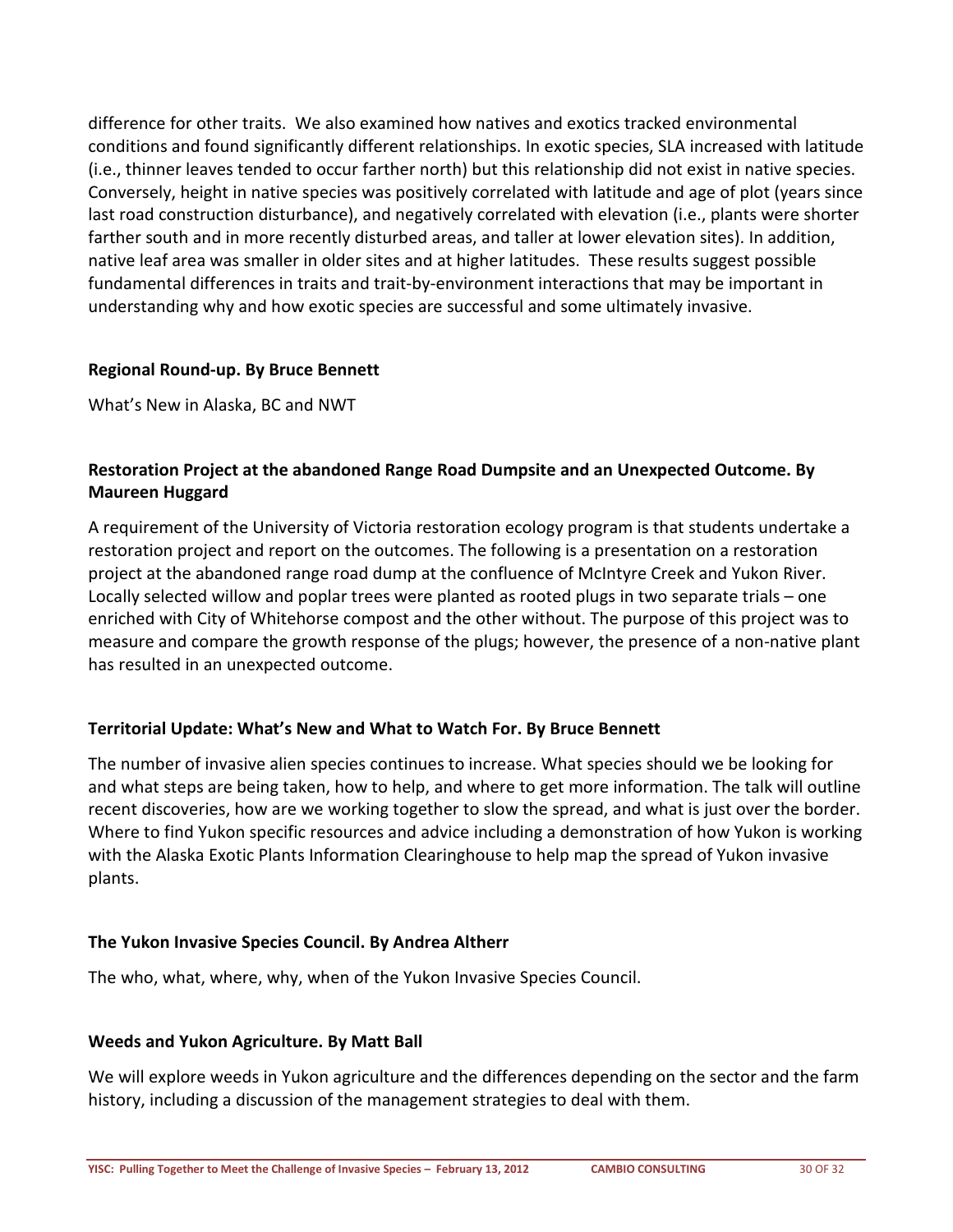### <span id="page-30-0"></span>**APPENDIX 4 – WORKSHOP AGENDA**

| 8:30 | Registration open                                      |                      |  |  |  |
|------|--------------------------------------------------------|----------------------|--|--|--|
| 9:00 | Welcome/Overview                                       |                      |  |  |  |
| 9:30 | Reflection: What do we know about Invasive Species?    |                      |  |  |  |
|      | <b>Panel presentations</b>                             |                      |  |  |  |
| 9:45 | Panel #1<br>Snapshot on the Yukon and the neighbours   |                      |  |  |  |
|      | ❖ Territorial Update: What's New and What to Watch For | <b>Bruce Bennett</b> |  |  |  |
|      | Regional round up (including northern BC, Alaska)<br>❖ | <b>Bruce Bennett</b> |  |  |  |
|      | The Yukon Invasive Species Council<br>❖                | Andrea Altherr       |  |  |  |
|      | 10:15 Questions and identification of Key Issues       |                      |  |  |  |
|      | 10:30 Refreshment Break                                |                      |  |  |  |
|      | 10:45 Panel #2<br><b>Managing and Recovery</b>         |                      |  |  |  |
|      | 12. Weeds and Yukon Agriculture                        | Matt Ball            |  |  |  |
|      | 13. Restoration Project at the abandoned               | Maureen Huggard      |  |  |  |
|      | Range Road Dumpsite and an Unexpected Outcome          |                      |  |  |  |
|      | Defining Disturbance and Recovery -                    | Kirstie Simpson      |  |  |  |
|      | the influence of landscape specific ecological         |                      |  |  |  |
|      | responses to linear disturbances in Yukon              |                      |  |  |  |
|      | 11:35 Questions and Identification of Key Issues       |                      |  |  |  |
|      | 12:00 Lunch and network                                |                      |  |  |  |

|      | <b>Panel presentations</b> |                                                                                                                |  |               |  |
|------|----------------------------|----------------------------------------------------------------------------------------------------------------|--|---------------|--|
| 1:00 | Panel #3                   | <b>Special Focus: Research</b>                                                                                 |  |               |  |
| 7.   |                            | Aquatic Invasive Species: It's a small world after all                                                         |  | Maria Leung   |  |
|      |                            | 8. Plant Traits in Native and Exotic Roadside Species<br>on the North Klondike Highway: Different or the Same? |  | Jamie Leathem |  |